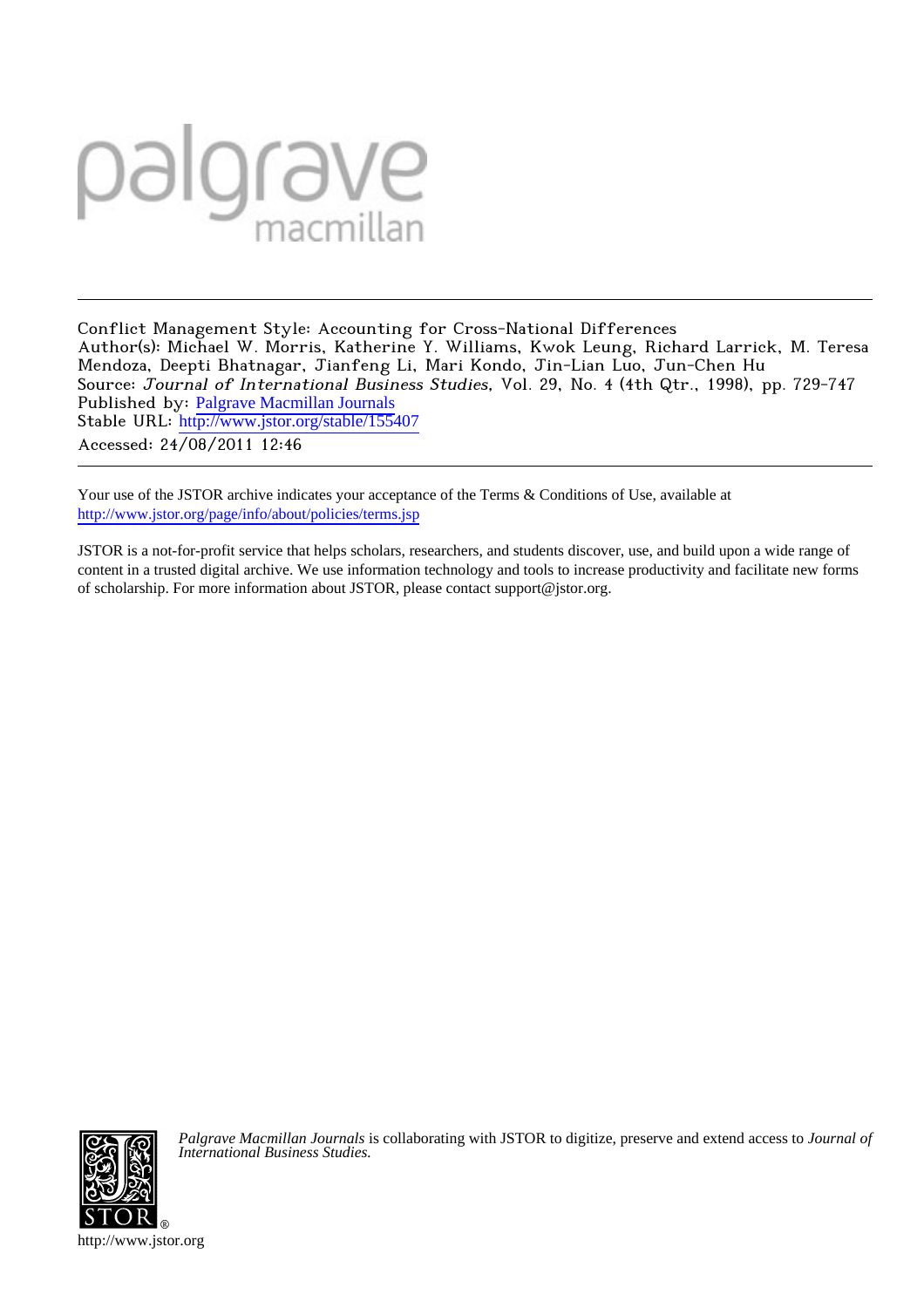# **Conflict Management Style: Accounting for Cross-National Differences**

**Michael W. Morris, Katherine Y. Williams, Kwok Leung, Richard Larrick, M.Teresa Mendoza, Deepti Bhatnagar, Jianfeng Li, Mari Kondo, Jin-Lian Luo, Jun-Chen Hu** 

**A problem in joint ventures between U.S. and Asian firms is that cultural differences impede the smooth resolution of conflicts between managers. In a survey of young managers in the U.S., China, Philippines, and India we find support for two hypotheses about cultural differences in con-**

**A recurring theme in studies of international business is the idea that problematic misunderstandings arise as a result of cultural differences in styles of negotiating and handling conflict (Adler, 1986; Adler & Graham, 1989; Hofstede, 1991; Maddox, 1993). Negotiation can be thought of as a mutual** 

**flict style and the cultural values that account for these differences: Chinese managers rely more on an avoiding style because of their relatively high value on conformity and tradition. U.S. managers rely more on a competing style because of their relatively high value on individual achievement.** 

**exchange of signals. Since cultures have different signalling languages, negotiators faced with a counterpart from another culture can easily misread a signal or transmit an unintended message. The literature suggests that U.S. negotiators struggle with such crossed signals not only with counterparts from** 

**Michael W. Morris is an Associate Professor of Organizational Behavior at Stanford University's Graduate School of Business, and research affiliate of the Institute for Social and Personality Research at U.C. Berkeley. Katherine Y. Williams is an advanced graduate student in Organizational Behavior at Stanford University's Graduate School of Business. Kwok Leung is Professor and Chairman of the Department of Psychology at the Chinese University of Hong Kong. Richard Larrick is an Associate Professor of behavioral science at the University of Chicago Graduate School of Business. M. Teresa Mendoza is a faculty assistant at Stanford University's Graduate School of Business. Deepti Bhatnagar is a Professor of Organizational Behavior at the Indian Institute of Management, Ahmedabad, India. Jianfeng Li is a Professor of Organizational Behavior at The People's University of China's College of Business Administration. Mari Kondo is an Associate Professor of Asian Institute of Management in Manila. Jin-Lian Luo is an Associate Professor in the School of Economics & Management, Tongji University, Shanghai, China. Jun-Chen Hu is an Associate Professor in the School of Management, Fudan University, Shanghai, China.** 

**The authors acknowledge helpful comments from Michael Bond, Roderick Kramer, Joanne Martin, and Margaret Neale as well as insights from research colloquia at Stanford's Graduate School of Business and at IPSR at UC Berkeley.**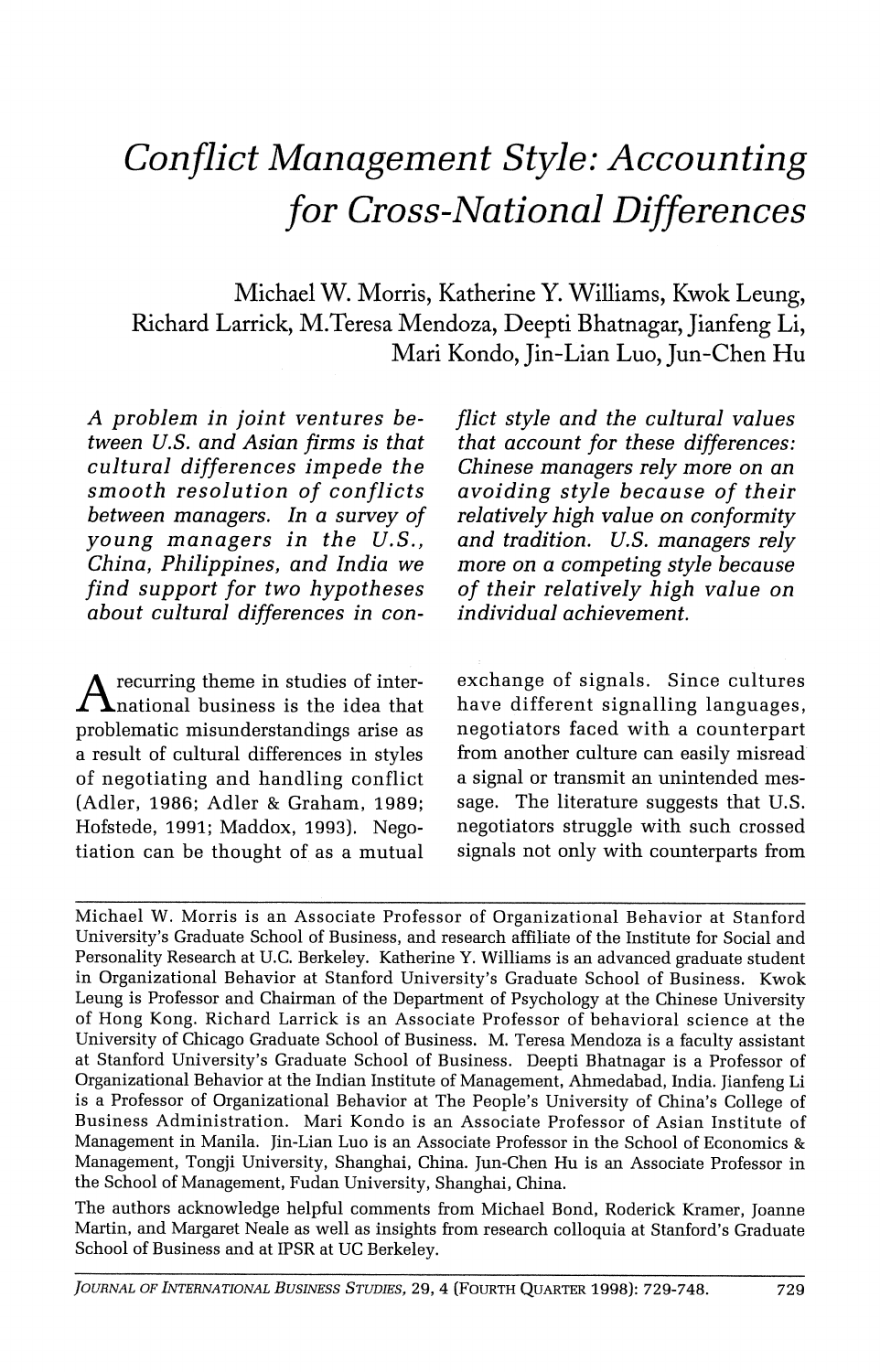**completely unfamiliar cultures, such as indigenous tribal groups, but also with counterparts from cultures with which they have a surface familiarity, such as Japan (Graham & Sano, 1984), China (Pye, 1982) and India (Gopalan & Rivera, 1997). As Pye (1982, pp. 20-23) explained:** 

**"Unquestionably the largest and possibly the most intractable category of problems in Sino-American business negotiations can be traced to the cultural differences between the two societies.... Conscious efforts to take into account the other party's cultural practices can eliminate gross misunderstandings, but cultural factors continue to surface and cause problems in more subtle and indirect ways."** 

**Although cultural differences present a challenge in a one-time formal negotiation, the problem of cultural differences is even more endemic in joint ventures where managers need to resolve everyday conflicts with coworkers from other cultures (Baird, Lyles, Ji, Wharton, 1990; Miller, Glen, Jaspersen, Karmokolias, 1997). In the literature on joint ventures between U.S. and Asian firms, two types of misunderstanding in conflicts are frequently identified. In one type of misunderstanding, U.S. managers make the error of reading silence from their Asian counterpart as an indication of consent. U.S. managers may fail to pick up on the indirectly expressed objections of Asian colleagues (see Graham and Sano, 1984). A different type of misunderstanding occurs when Asian managers make the error of reading an U.S. colleague's direct adversarial arguments as indicating unreasonableness and lack of respect. Consider the reaction of a Thai manager to his assertive U.S. colleague:** 

**"I've tried to explain all this to Max** 

**several times, but, like so many Americans I've known, he's not interested in listening when he thinks he's right. He wants this thing done yesterday. He has practically screamed this at me at our last few meetingsonce in front of a few of my employees" (Roongrerngsuke and Chansuthus, in press).** 

**The many examples of joint ventures that have run aground on cultural differences have been an impetus for research on cultural differences in styles of handling conflict with coworkers. Researchers have shifted from the method of inductively generalizing from qualitative interviews (Pye, 1982) to the method of testing hypotheses with carefully matched samples of managers and quantitative measures (Graham, 1985). Many studies have investigated so-called "East-West differences" by comparing U.S. managers to a matched group in an Asian society. Two patterns of findings have been observed repeatedly, albeit the precise cultural boundaries on these differences are not well understood. First, compared to U.S. managers, Asian managers rely on a style of avoiding explicit discussion of the conflict. Second, compared to Asians, U.S. managers are more inclined toward a style of assertively competing with the other person to see who can convince the other of their preferred resolution of the conflict. Although many researchers have speculated that these behavioral differences reflect underlying differences in cultural values (Bond & Hwang, 1986; Kirkbride, Tang, & Westwood, 1991), this has not been rigorously investigated. We review the cross-cultural literature on conflict style and values to derive more precise predictions. Then we compare the conflict management**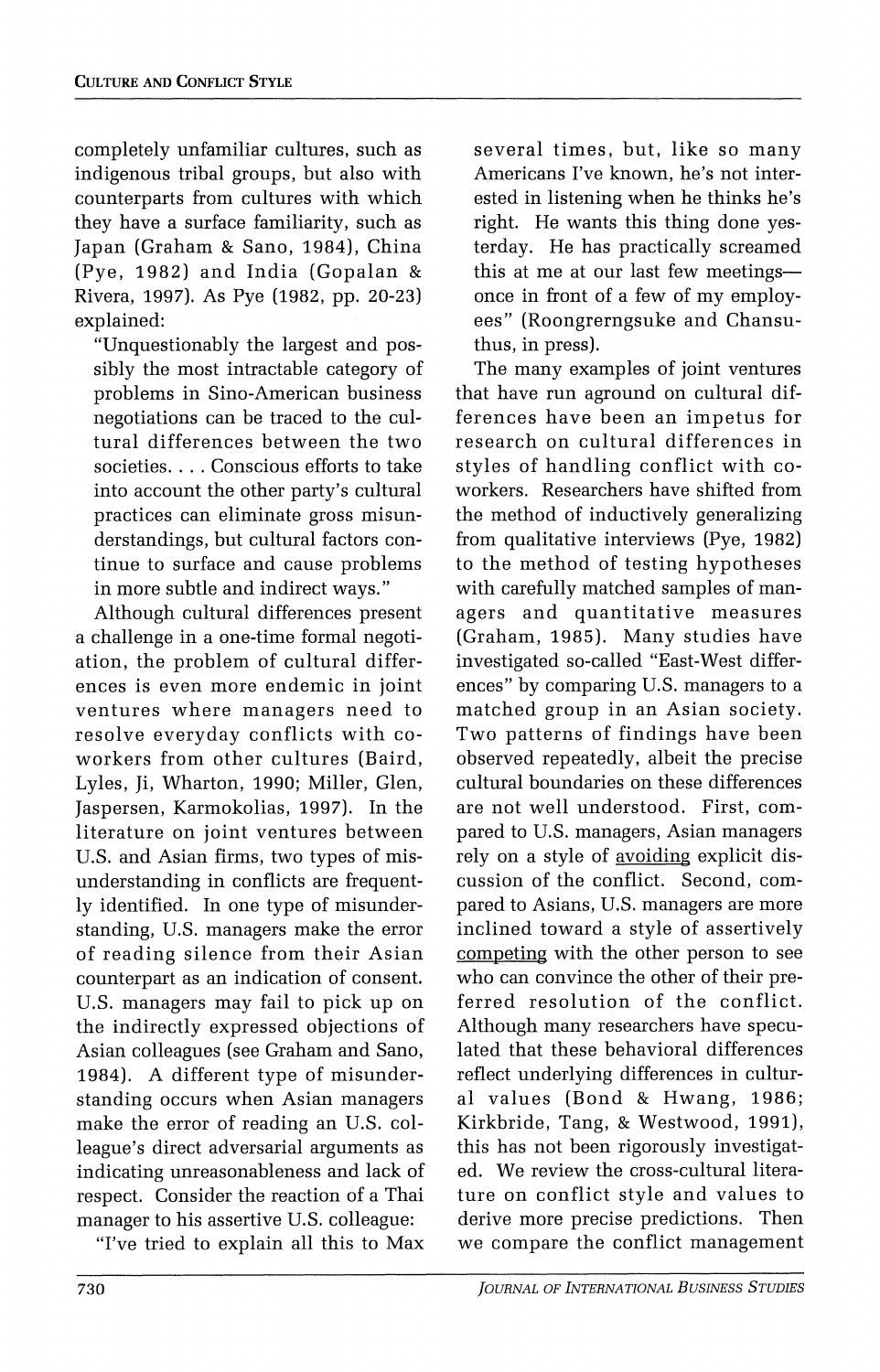**styles and values of young managers in the U.S. and three Asian societies to test predictions about the values underlying cultural differences in conflict style.** 

#### **MODELS OF CONFLICT MANAGEMENT STYLE**

**Researchers in social psychology and organizational behavior have proposed models that reduce the myriad tactics of negotiators and managers to several basic styles. Early models of strategy in conflict (Deutsch, 1973) followed the intuitive notion that styles can be arrayed on a single dimension ranging from selfishness (concern about own outcomes) to cooperativeness (concern about the other party's outcomes). However, a limitation of single-dimension models is that they fail to encompass styles that involve high concern for both self and other and likewise, styles that involve a high concern for neither self nor other (e.g., Thomas & Killman, 1974; Pruitt & Rubin, 1986).** 

**Subsequent theorists have drawn on Blake, Shepard and Mouton's (1964) taxonomy of managerial styles to model conflict styles within a framework of two orthogonal motivational dimensions, a self-oriented and an other-oriented concern (see Thomas & Killman, 1974; Pruitt & Rubin, 1986). Within this framework, Thomas and Kilmann (1974) developed an instrument for measuring an individual's dispositions toward five discrete styles. We will focus on two of these, on avoiding (low self-concern and low other-concern) and competing (high self-concern and low other-concern). The remaining styles are, respectively, the polar opposites of avoiding (collaborating) and of competing (accommodating) and a blend of the four foregoing styles (compromising). The evidence from empiri-**

**cal assessments of the five-fold taxonomy as a model of the overall structure of conflict behavior is mixed (Jehn & Weldon, 1997; Rahim, 1983; Womack, 1988). Nevertheless, the Thomas and Kilmann scales for tapping particular conflict styles, such as avoiding and competing, compare favorably to other methods in terms of validity and reliability (Brown, Yelsma, & Keller, 1981; Killman & Thomas, 1977).** 

**On theoretical grounds, Pruitt and Rubin (1986) have argued that modelling conflict style in terms of five dispositions is redundant. The important insight is that low concern for the opponent occurs with two quite different styles: Passively avoiding discussion of conflict as opposed to actively collaborating, and competing as opposed to accommodating. These two styles, then, seem particularly likely to underlie friction in a working relationship, and this may explain why these styles have been the focus in cross-cultural conflict management. To understand the roots of cultural differences in avoiding and competing in conflicts, however, we need measures of underlying values.** 

#### **MODELS OF VALUES**

**Researchers have taken several approaches to conceptualizing and measuring values. Most research focuses on individual differences within cultures rather than cross-cultural differences; nevertheless, researchers assume that one's values represent cultural demands as well as idiosyncratic goals (Rokeach, 1973). Members of the same culture are likely to share a set of values acquired in the process of socialization - values that represent the acceptable modes of conduct in a particular society. Furthermore, a separate research tradition has utilized**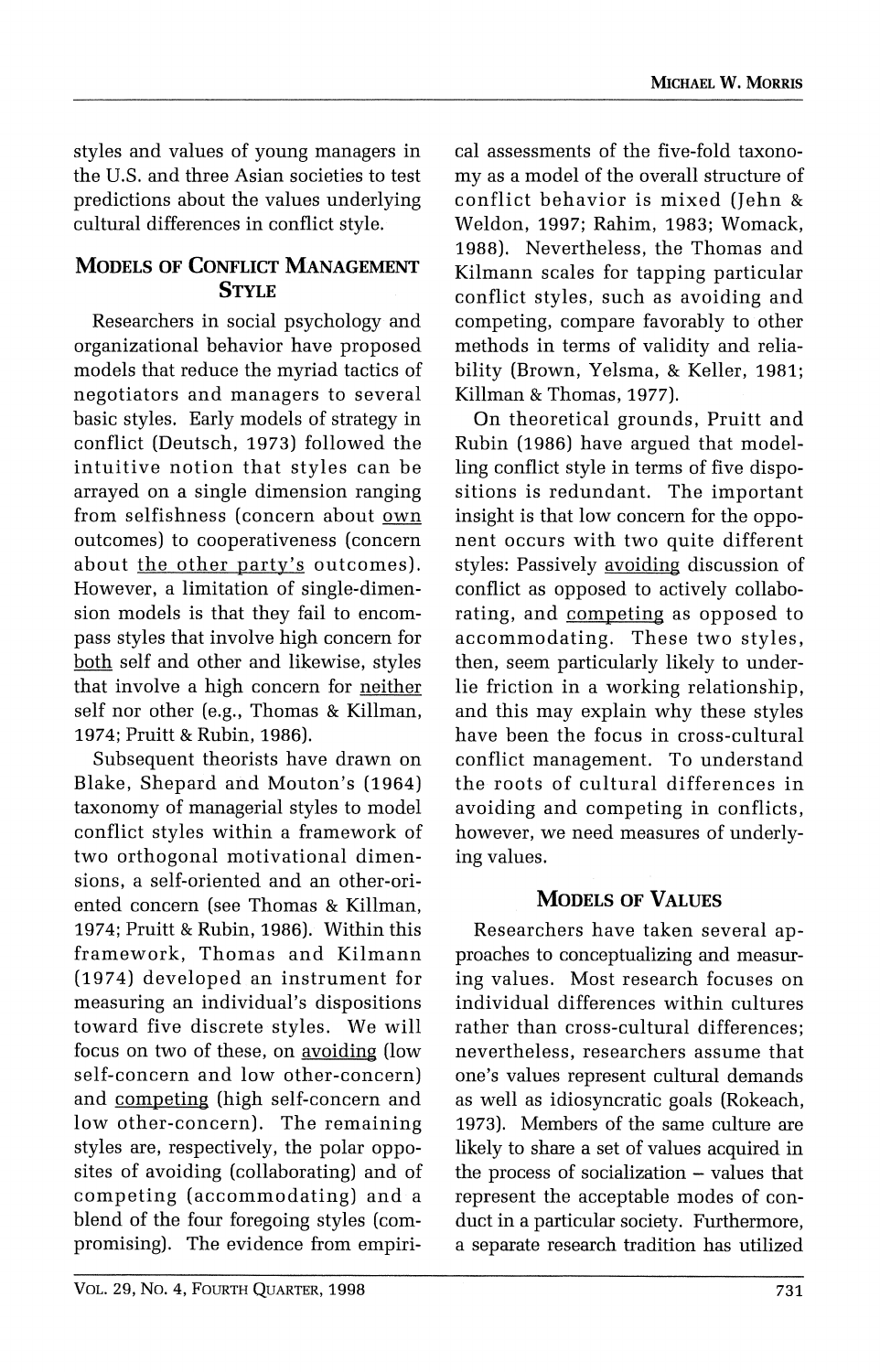**values as a way of distinguishing cultures (Kluckhorn & Strodbeck, 1961). These researchers measure values that are equally interpretable, yet differentially endorsed, across cultures.** 

**The primary method for the study of individual differences in values has been inventories of abstract terms. The seminal work of Rokeach (1973) measured an individual's profile on thirtysix terms that are central to Western discourse on values, such as "equality" and "freedom." By contrast, the most influential crosscultural studies have involved more specific statements of attitudes and preferences (Hofstede, 1980). Hofstede (1980) compared managers in a large sample of countries on a set of statements of attitudes about work and life, which allowed him to position the countries on several dimensions, such as Individualism-Collectivism. One limitation of this study is that value scores could be derived only at the country level rather than at the individual level. Triandis and colleagues (Triandis et al., 1986) have developed a scale to measure Individualism-Collectivism at the level of individual values; however, it increasingly appears that this construct is not coherent at the individual level, and different components need to be conceptualized separately (Triandis, 1995). Another limitation is that Hofstede's (1980) instruments were developed in Western countries and then translated. Because of the possibility that values not salient in Western societies were omitted from the supposedly universal space of values, researchers in non-Western settings have developed measures that concentrate on the values central to their traditions. For example, a distinct value dimension that emerged in studies of Chinese values, Moral Discipline, involves self-regulation and attention to role obligations (Chinese,**  **Culture Connection, 1987).** 

**Schwartz (1992, 1994) has attempted to encompass the Western values studied by Rokeach, as well as values identified in non-Western settings, into a multidimensional model of the structure of basic human values. With regard to the reliability of the measurement instrument and the representativeness of the sample within and across cultures, this research dominates previous work. Schwartz's model begins with respondents' endorsement of value descriptors (such as "obe- ;dience," "politeness," etc.) which are then clustered into measures of ten values, such as "Conformity." These values are further aggregated into a few broad value dimensions, for example, "Conformity" and "Tradition" make up the "Societal Conservatism" dimension. "Achievement" and "Power" make up the "Self-Enhancement" dimension.** 

#### **RELATING VALUES TO CONFLICT STYLE**

### **Is Individualism-Collectivism the Key?**

**Most previous researchers who have linked cultural values to conflict style have pointed to the Individualism-Collectivism dimension. The most explicit argument in the previous literature is the thesis of Ting-Toomey (1988) and colleagues (Trubisky, Ting-Toomey & Lin, 1991) that country differences in communication style can be accounted for in terms of the Individualism-Collectivism dimension. Specifically, collectivism is associated with indirect communication, such as the Avoiding style of handling conflict, whereas individualism is associated with direct modes of expression, such as the Competing style of handling conflict. Two predictions follow from an**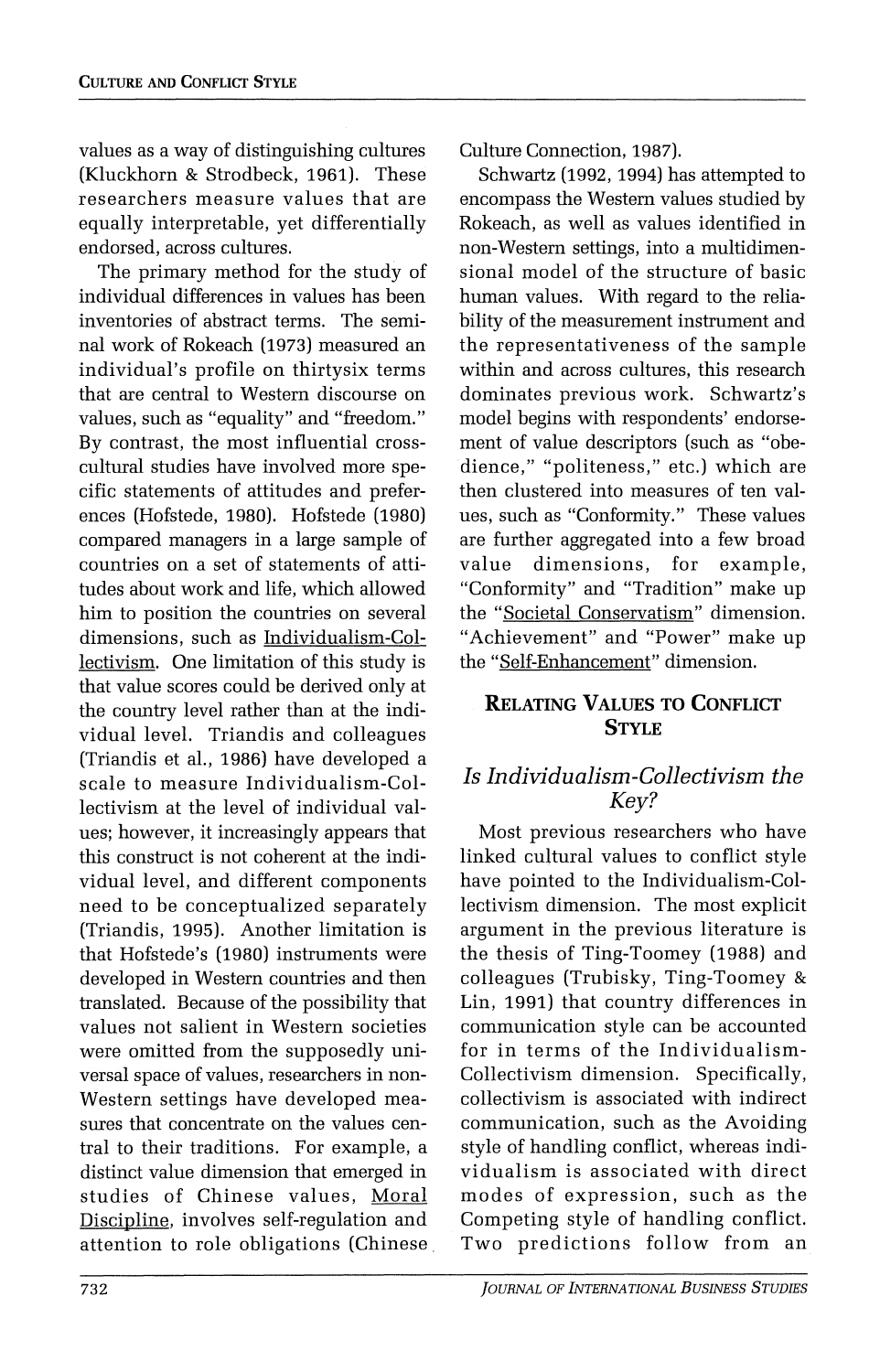**Individualism-Collectivism (IC) account. First, measures of Avoiding and Competing should dramatically separate U.S. managers from Asian managers; for example, in Hofstede's IC data, the U.S. score (91) is far higher than those of Asian societies, which are relatively close together (for example, India=48, Phillipines=32, and Taiwan=17). Moreover, Asian patterns should resemble those in other highly collectivist societies, such as Middle Eastern and Latin societies. This general prediction of similarity across all highly collectivist cultures is not tested in the current study because it has been disconfirmed by careful comparative studies of conflict style (Graham, 1985); we compare across Asia.** 

**A second prediction is that differences between the countries in conflict style should be mediated by individual differences on measures of Individualism-Collectivism. Again, the existing data is not encouraging: Researchers who have correlated participants' scores on Individualism-Collectivism scales with conflict behaviors have found no relationship (Leung, 1988). The problem may be that the Individualism-Collectivism construct conflates a number of distinct values and attitudes and hence obscures relations between specific values and social behaviors. The reliability of Individualism-Collectivism scales has proved quite low, and in recent years Triandis (1995) and colleagues have shifted from the position that individualism versus collectivism is a unitary dimension of values. Similarly, our view is that cross-cultural differences in conflict management style cannot be reduced to a single value dimension running from individualism to collectivism (see review by Morris & Leung, 1999).** 

# **Which Values in Chinese Culture Lead to Conflict Avoidance?**

**A number of theorists have suggested that Chinese culture promotes an indirect, avoiding style of handling conflicts (Bond & Wang, 1983). Some studies have employed conflict style scales to test that Chinese managers are more disposed to an avoidant style than Western managers. Tang and Kirkbride (1986) measured the conflict styles of Hong Kong Chinese and British executives in the Hong Kong Civil Service, and found that the Chinese managers were higher on the Avoiding style. However, given that ingroup/outgroup differences influence conflict avoidance (Leung, 1988), it is ambiguous whether British culture or expatriate status was the key to the behavior of this sample of British managers. Trubisky, Ting-Toomey and Lin (1991) compared Taiwanese and U.S. students and found that Taiwanese participants relied on an indirect avoiding style more than U.S. participants. Yet, as Leung (1997) pointed out, this is one of many studies in the literature that suffers from interpretive difficulties owing to the fact that the responses were not standardized before making cultural comparisons; higher scores in one culture may thus reflect differing response sets, such as acquiescence bias.** 

**What underlies the difference that Chinese respondents rely on Avoiding more than comparable groups of U.S. respondents? The evidence clearly suggests that not all highly collectivist cultures share this tendency (Graham, 1985). A clue is suggested by a study comparing conflict styles of Japanese and U.S. students, which found that twice as many Japanese students reported reliance on avoiding in their most recent conflict (Ohbuchi & Takahashi,**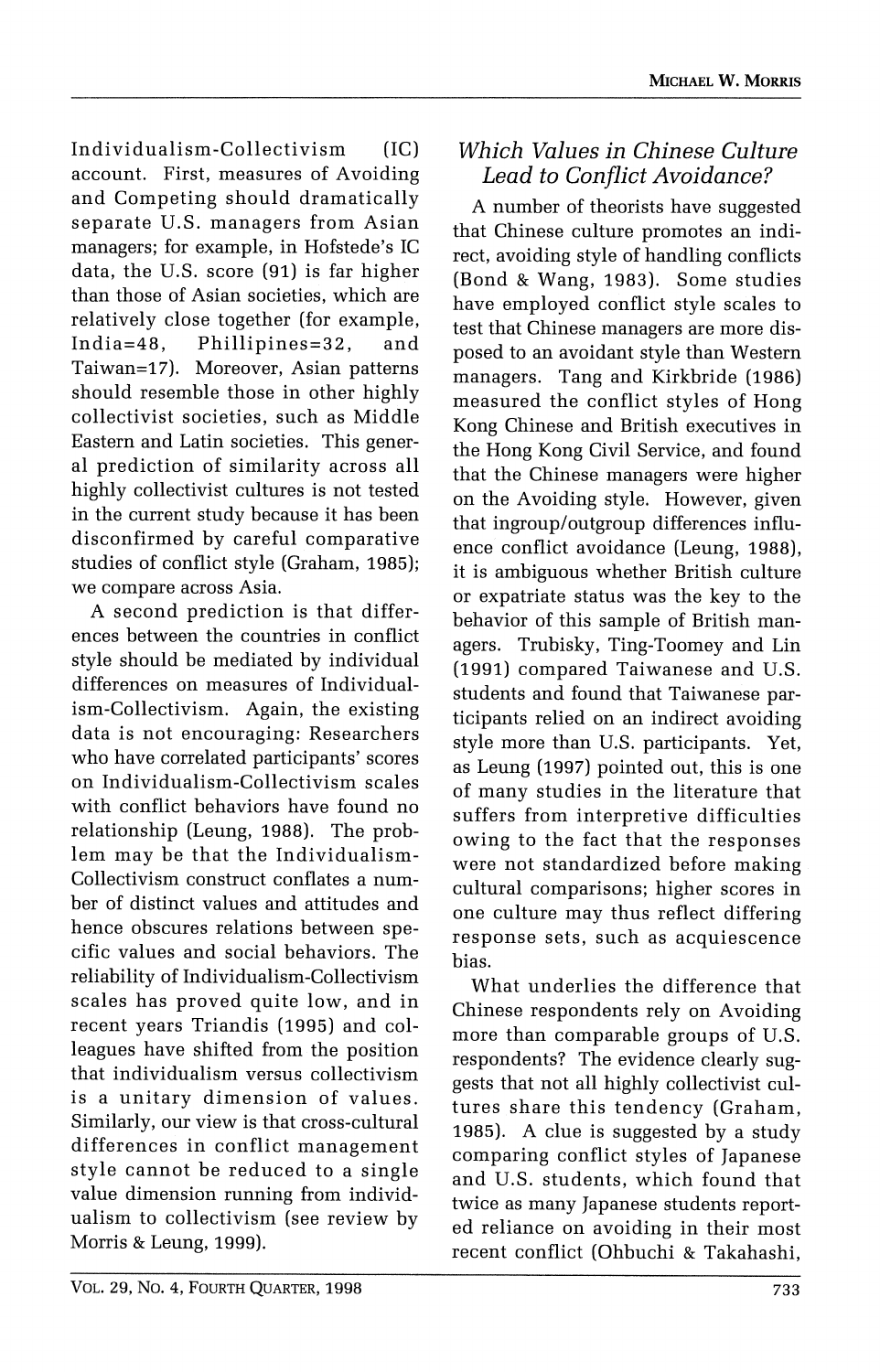**1994). One of the most important reasons for avoiding explicit discussion of the conflict for the Japanese students was the desire to preserve their personal relationships. Interestingly, though both Japanese and U.S. respondents agreed that avoidance is the least effective strategy for resolving the issues, for Japanese it was the preferred style because they value the conservation of existing relationships. Adjusting oneself to the stable social structure-to relationships, organizations, and institutions-is a virtue in Confucian tradition of role-appropriate behavior, which is a central strain of Chinese culture also influential in Japanese culture (Su, Chiu, Hong, Leung, Peng & Morris, 1998). Confucian ethics lays out certain "rules of propriety" which structure interpersonal relationships, and adjustment to these prescribed patterns is valued. This Confucian virtue was tapped in studies of Chinese values by the factor of Moral Discipline (Chinese Culture Connection, 1987). Chiu and Kosinski (1994) compared U.S. and Hong Kong Chinese participants in their endorsement of Chinese values and in their conflict management styles. Results showed that Chinese respondents were higher on both Moral Discipline and Conflict Avoidance. This dimension corresponds to Schwartz's value dimension of Societal Conservatism. Drawing together these ideas, we hypothesize:** 

**Hi: Chinese culture fosters an Avoiding style of conflict management.** 

**H2: An Avoiding style of conflict management reflects an individual's orientation toward Societal Conservatism values (e.g., Conformity).** 

**H3: Country differences in the Avoiding style are mediated by country differences in orientation toward Societal Conservatism.** 

# **Which Values in U.S. Culture Lead to Competing in Conflicts?**

**Now let us review the evidence about cultural differences in competitive styles of handling conflict. A robust pattern of findings comes from studies of choices between dispute resolution procedures. Leung and colleagues found that whereas competitive adversarial procedures are preferred by North Americans, less competitive procedures, such as mediation, are preferred in many other cultural contexts, such as Hong Kong and Spain (Leung & Lind, 1986; Leung et al., 1992). Other studies have measured participants' choices between competitive and cooperative strategies in conflict games. Li, Cheung and Kau (1979) found that U.S. children rely on competitive strategies to a greater extent than do matched samples of children in Hong Kong and Taiwan. Although not a cross-national comparison, a study by Cox, Lobel and McCleod (1991) found that Anglo-Americans competed more than African-, Asian-, or Hispanic-Americans.** 

**What value orientation might underlie the tendency of U.S. managers toward a Competing style? One possibility is that competing reflects the value-orientation that Parsons (1951) referred to as an achievement versus ascription-orientation, and McClelland (1961) later operationalized as need for achievement. An achievement orientation means "looking out for number one," placing a higher concern for one's own outcome than on the other's outcome. Achievement orientation is high in societies, such as the United States, that traditionally permit individual social mobility, and low in societies such as India where ascribed characteristics (e.g., caste) determine one's life outcomes. Value surveys have long**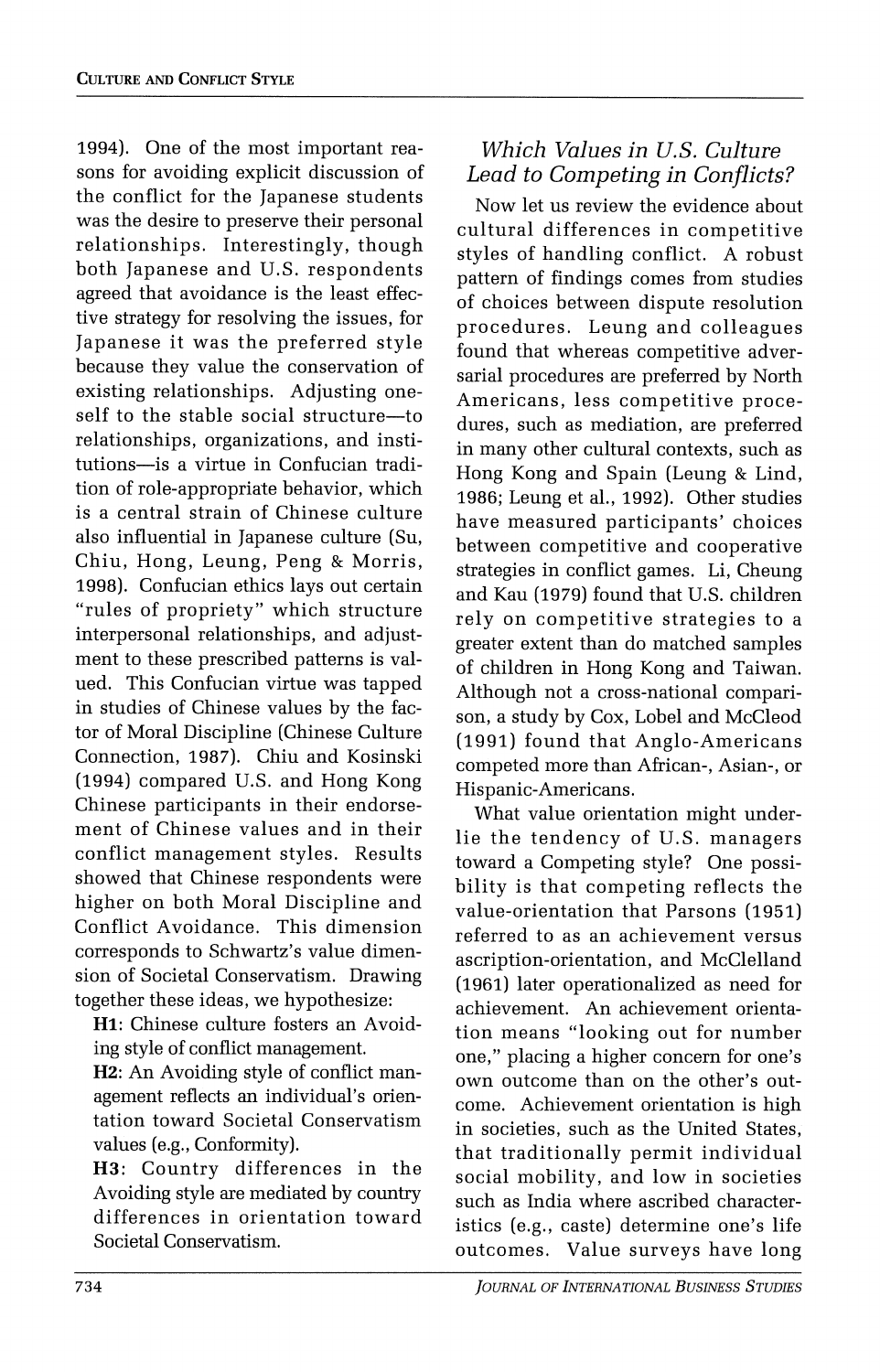**revealed that U.S. respondents endorse individual achievement more than South and East Asian respondents (Singh, Huang & Thompson, 1962; Morris, Podolny & Ariel, 1999). An orientation toward achievement and mobility is captured by the Self-Enhancement dimension in Schwartz's model. Hence, we hypothesize the following:** 

**H4: U.S. culture fosters a Competing style of conflict management.** 

**H5: A Competing style of conflict management reflects an individual's orientation toward Self-Enhancement values (e.g., Achievement).** 

**H6: Country differences in the Competing style are mediated by country differences in orientation toward Self-Enhancement.** 

#### **Expectations About Other Countries**

**We have proposed hypotheses about distinct value dimensions underlying cultural differences in Avoiding and Competing, which can be contrasted with previous arguments that cultural differences in both conflict styles are a function of a general Individualism-Collectivism dimension. To find support for our hypotheses it is useful to not only compare U.S. and Chinese managers, but also to observe managers in other Asian cultures that, while highly collectivist, have cultural heritages that lead us to expect conflict styles differing from Chinese managers. First let us consider India. Observers have argued that Indian managerial conflict resolution tendencies reflect Hindu norms of seeking a solution that pleases everyone, as well as British norms of active, mutual problem solving (Moran & Stripp, 1991). Hence, we might expect that Indian managers have a**  **style less inclined toward competing that in the than U.S. managers, but this does not take the form of avoidance that it takes in Chinese contexts. Similarly in the Philippines, where the historical influence of Chinese culture has been moderated by the more recent influence of Spanish and U.S. cultures, it has been noted that managers avoid overt competing in conflicts with colleagues, but not through avoidance of addressing the issues. Rather the tendency is to express one's point indirectly, or to cushion one's statements so as to preserve smooth relationships (Gouchenour, 1990).** 

**We tested our hypotheses in a comparative survey involving MBA students in four countries. This choice of sample was designed to satisfy several important methodological goals. A first goal was to sample enough sites to test our hypotheses that conflict management styles vary as a function of specific cultural traditions as opposed to a very general Individualism-Collectivism dimension. We compared a U.S. sample with Chinese, Indian, and Philippine samples. Our key variables were scales measuring Avoiding and Competing styles in conflict and measures of the Schwartz value dimensions relevant to our hypotheses, "Social Conservatism" and "Self-Enhancement." We also analyzed a standard scale of Individualism-Collectivism and a scale measuring the value dimension that Schwartz has described as most similar to Individualism-Collectivism, which is "Openness to Change."** 

#### **METHOD**

#### **Participants**

**To compare groups who differ in culture yet are relatively similar otherwise,**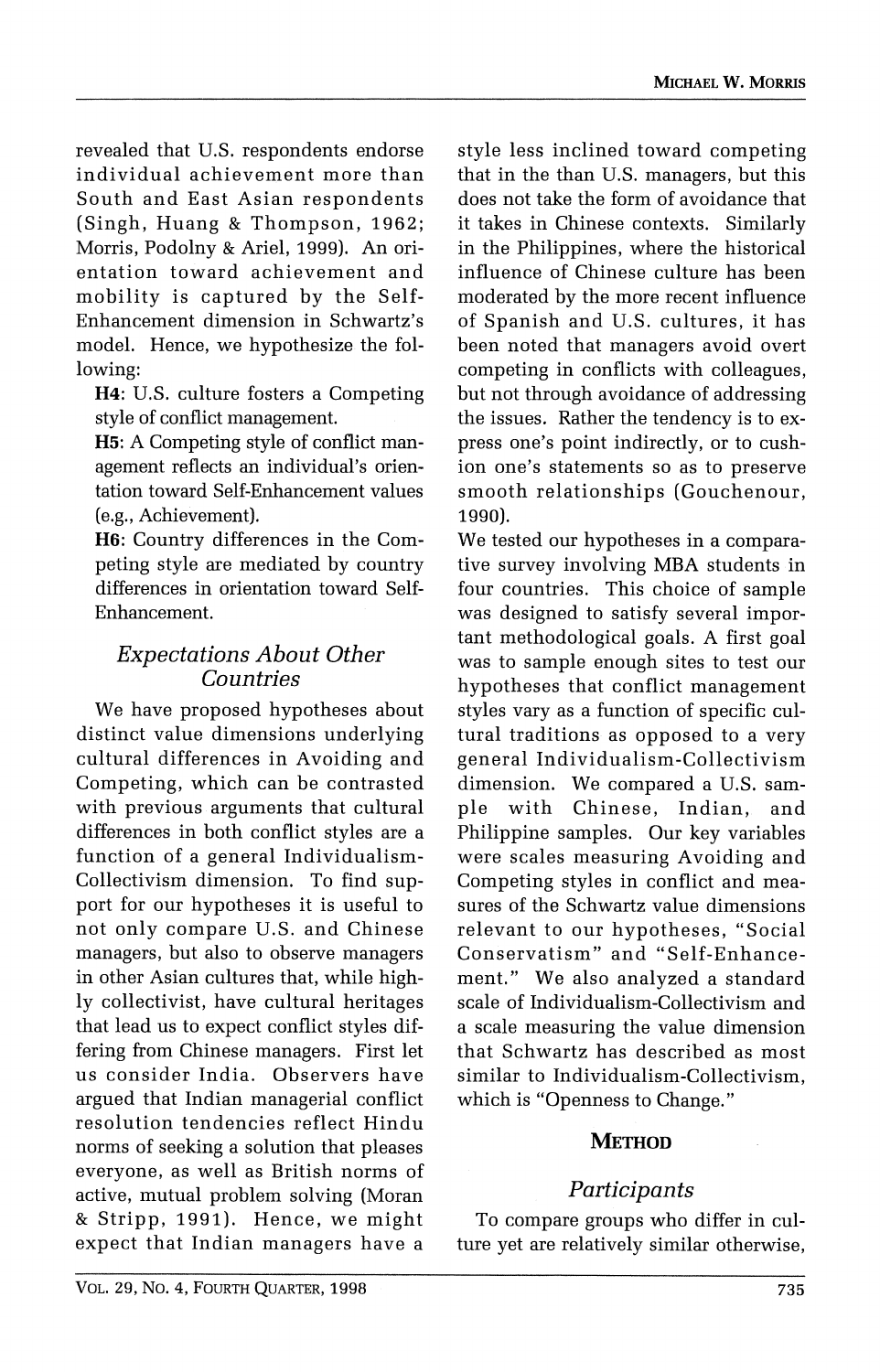**we sampled students at highly ranked masters of business administration (MBA) programs in each country - in the United States (Stanford University and University of Chicago), in China (Tong Ji and Fudan Universities), in the Philippines (Asian Institute of Management), in India (Indian Institute of Management-Ahmedabad) (see Tripathi, 1996). These students have relatively similar academic training, work experiences, and career goals. We recruited participants in large classes that comprised a cross-section of the students enrolled in the program, and participation rates were above 80 percent in each country. For the sake of clear comparisons, we only analyzed data from participants who were citizens of the country where the data was collected. There were 454 participants included in the analyses: 132 participants from the United States, 100 from China, 160 from India, and 62 from the Philippines. The percentage of females was 28 percent in the United States, 24 percent in China, 11 percent in India, and 44 percent the Philippines, respectively. The average age of respondents varied somewhat in the four countries. In the United States the average age was 28.69 years. It was 30.05 years in China, 23.31 years in India, and 26.26 years in the Philippines. Overall 76 percent of the respondents were male, and the average age of the respondents was 26.75 years.** 

#### **Materials**

**Participants received a booklet entitled "Managerial Style Inventories" with brief instructions on the cover and a request for demographic information, such as country of citizenship, age, and gender. Next appeared Rahim's (1983) adapted version of the Killman-Thomas self-** **report conflict style scale. This version involved a rating scale format, which is important in cross-cultural studies because it facilitates checking the interitem reliability of the scale, which cannot be presumed to carry across cultures. Participants were asked to consider interpersonal conflicts at work, and rate how well their typical behavior is described by a series of 53 statements, such as "I try to win my position."** 

**Next, participants received the 57 item instrument for measuring value orientations (Schwartz, 1994). Respondents were asked to indicate on a 9-point scale ranging from -1 to 7, how important each value was to them personally. A score of -1 indicated that the item was "opposed to my values," a 0 indicated "not important," and 7 indicated of "supreme importance." Finally, we also employed a widely used 18-item scale designed to measure the Individualism-Collectivism dimension of social values (Triandis et al., 1986). The scales were presented in the language of instruction of the MBA program: English in the United States, India, and Philippines, and Mandarin in China. Scales were translated and backtranslated to achieve comparability. Completing the full survey took participants about 20 minutes.** 

# **Scale Construction**

**A first step in preparing the data was to standardize participants' responses to each instrument so that response biases could not enter into the cultural differences. This was done by subtracting from the raw score for each item the mean of all the items on the focal scale, and dividing this by the standard deviation of items on the scale. Next we examined, within each country, the inter-item reliability of the specific factors from the**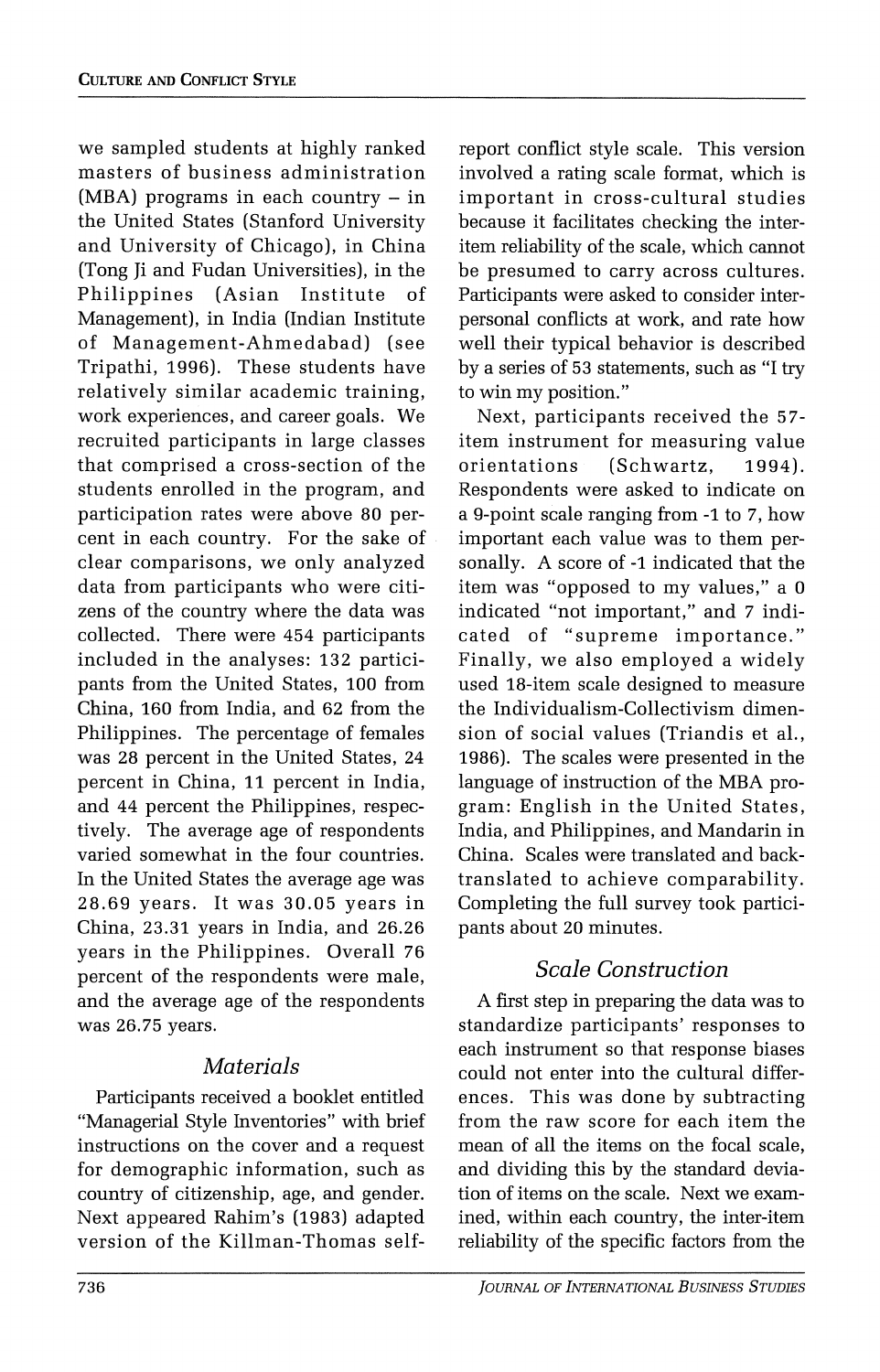**instruments relevant to our hypotheses. For the conflict style and value factors, acceptable levels of reliability were reached. The appendix shows the items that made up each scale. Table 1 below shows Cronbach a reliability scores for Avoiding and Competing scales and the three Schwartz value dimensions relevant to hypotheses (Openness to Change, Societal Conservatism, and Self-Enhancement). As may be seen in Table 1, all these scales reached acceptable levels within each country and satisfactory levels across countries. However, the Individualism-Collectivism scale did not show an adequate level of reliability (and no subset of items could be found that improved its performance). Hence, this scale was not used further.** 

#### **RESULTS AND DISCUSSION**

#### **Country Differences**

**Table 2 indicates the extent to which MBA respondents in the four countries rely on Avoiding and Competing strategies for managing conflicts. We tested**  **hypotheses using Analysis of Variance (ANOVA) and planned comparisons. Consistent with Hi, Chinese managers relied more on the Avoiding style than managers in the other countries (t = 2.68, df = 449, p < .01 one-sided) leading to a main effect of Country (F = 3.14, p < .03). Consistent with H2, U.S. managers relied more on a Competing style than managers from the other three countries (t = 1.92, df = 449, p < .05 one-sided), which resulted in a main effect of Country (F = 2.60, p < .05).** 

**Table 2 also shows the profile across countries on the Schwartz value dimensions relevant to the hypotheses. Because the Schwartz instrument comprehensively covers the semantic space of values, it is again appropriate to interpret the standardized scores (shown in bold). Factors with higher standardized scores are those that respondents place above most other values. Overall, our MBA respondents endorsed Societal Conservatism less than Self-Enhancement or Openness to Change; however, there were strong and readily inter-**

| TABLE 1<br><b>RELIABILITY SCORES FOR CONFLICT AND SCHWARTZ</b><br><b>VALUES SCALES WITHIN EACH COUNTRY</b> |                         |       |       |             |       |  |  |  |
|------------------------------------------------------------------------------------------------------------|-------------------------|-------|-------|-------------|-------|--|--|--|
| Cronbach's Alpha                                                                                           |                         |       |       |             |       |  |  |  |
|                                                                                                            | United<br><b>States</b> | China | India | Philippines | Total |  |  |  |
| <b>Construct</b>                                                                                           |                         |       |       |             |       |  |  |  |
| <b>Conflict Style</b>                                                                                      |                         |       |       |             |       |  |  |  |
| Avoidant                                                                                                   | .87                     | .60   | .83   | .76         | .77   |  |  |  |
| Competitive                                                                                                | .78                     | .75   | .73   | .83         | .77   |  |  |  |
| <b>Schwartz Values</b>                                                                                     |                         |       |       |             |       |  |  |  |
| Societal                                                                                                   |                         |       |       |             |       |  |  |  |
| Conservatism                                                                                               | .72                     | .71   | .79   | .76         | .75   |  |  |  |
| Self-enhancement                                                                                           | .80                     | .80   | .84   | .83.        | .82   |  |  |  |
| Openness to Change                                                                                         | .77                     | .74   | .77   | .87         | .79   |  |  |  |
| Individualism/Collectivism                                                                                 | .34                     | .69   | .41   | .49         | .48   |  |  |  |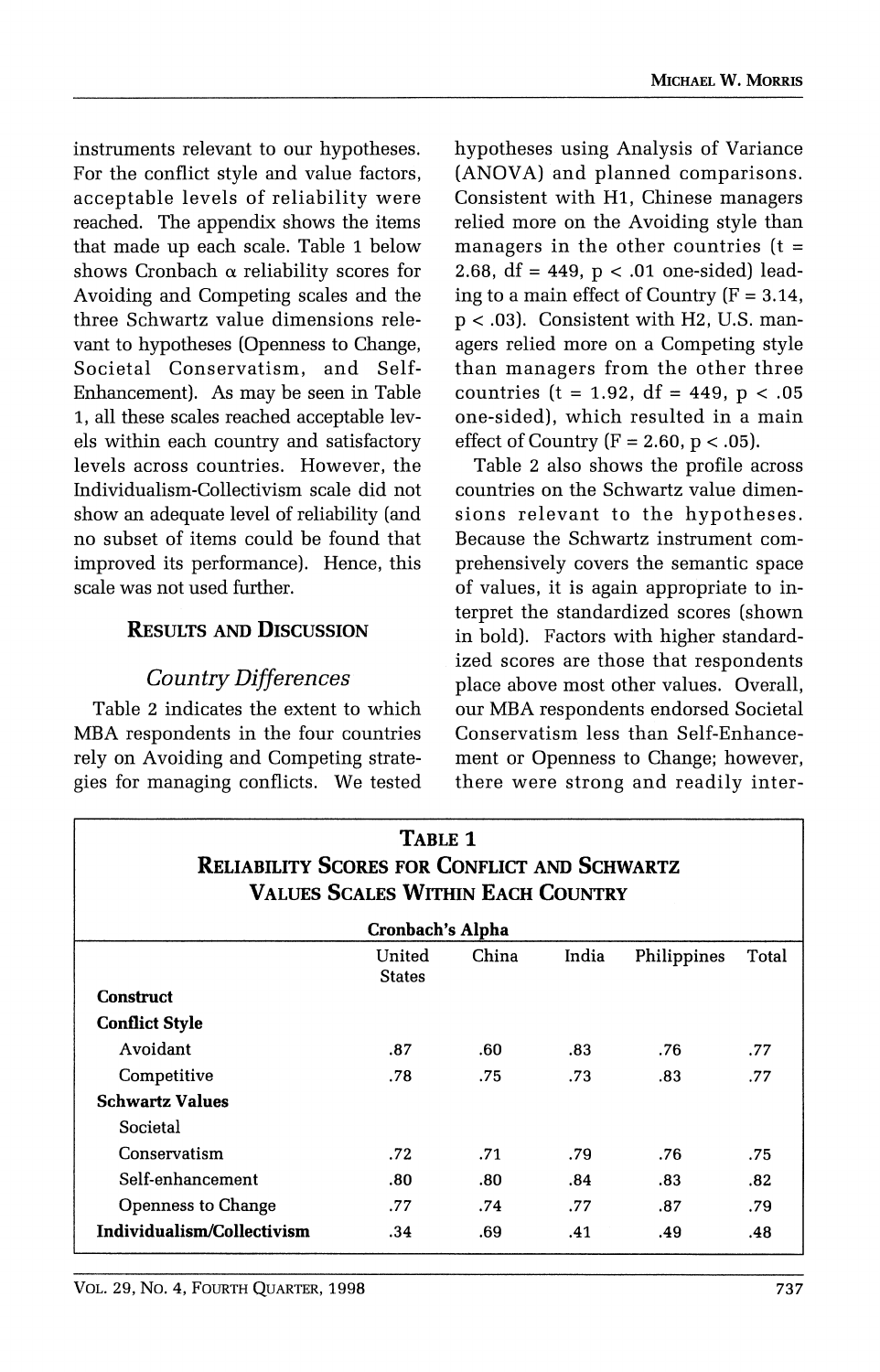**pretable country differences. Endorsement of Societal Conservatism varied as a function of Country (F(3, 449) =22.17, p <.01). Consistent with our expectation that this factor taps Confucian values, it was relatively high in China and the Philippines compared with India and especially compared with the United States (t=6.44, df=449, p<.O1). This pattern with the Social Conservatism scale reflected virtually identical profiles across countries on its compo-** **nent subscales for Conformity and Tradition values.** 

**Endorsement of the Self-Enhancement dimension was similar across the four countries. However, the flat profile on this general dimension masks interesting patterns on the component subscales for Achievement and Power. Achievement varied as a function of Country (F(3, 449) =11.16, p <.01) in the predicted pattern of greater endorsement by U.S. managers (M=.48) compared with man-**

| TABLE 2                                             |  |  |  |  |
|-----------------------------------------------------|--|--|--|--|
| <b>CONFLICT STYLE AND MAJOR VALUE DIMENSIONS OF</b> |  |  |  |  |
| <b>MANAGERS IN 4 COUNTRIES</b>                      |  |  |  |  |

|                                                                                                   | United<br><b>States</b>   | China                      | India                       | Philippines                 |
|---------------------------------------------------------------------------------------------------|---------------------------|----------------------------|-----------------------------|-----------------------------|
| <b>CONFLICT STYLE</b>                                                                             |                           |                            |                             |                             |
| <b>Avoiding Style</b><br>Raw<br>Standardized                                                      | 3.17(0.84)<br>$-37(61)$   | 3.21(.50)<br>$-19(0.37)$   | 2.96(.86)<br>$-.39(.55)$    | 3.42(0.73)<br>$-.32(.53)$   |
| <b>Competing Style</b><br>Raw<br>Standardized<br><b>MAJOR VALUE</b><br><b>DIMENSIONS</b>          | 3.75(.55)<br>.12(.61)     | 3.45(.55)<br>.05(.47)      | 3.39(0.57)<br>$-.06(.52)$   | 3.82(0.63)<br>.02(.61)      |
| <b>Social Conservatism</b><br>(conformity, tradition)<br>Raw<br>Standardized                      | 2.74(0.93)<br>$-.69(.40)$ | 4.27(0.93)<br>$-.36(.38)$  | 3.64(1.13)<br>$-43(44)$     | 4.33(0.97)<br>$-.23(.37)$   |
| Self-enhancement<br>(power, achievement)<br>Raw<br>Standardized                                   | 3.81(.91)<br>$-.08(.43)$  | 4.68(.99)<br>$-0.03(0.36)$ | 4.25(1.09)<br>$-0.05$ (.48) | 4.53(1.05)<br>$-0.07$ (.38) |
| <b>Openness to Change</b><br>(hedonism,<br>stimulation.<br>self-direction)<br>Raw<br>Standardized | 4.44 (.77)<br>.33(.32)    | 4.31(.94)<br>$-14(0.31)$   | 4.44(0.89)<br>.14(0.36)     | 4.17(1.22)<br>$-0.14$ (.31) |
| N                                                                                                 | 131                       | 99                         | 160                         | 62                          |

**Note. Means and (sds) for raw and standardized variables are shown. Means of standardized variables are in boldface.**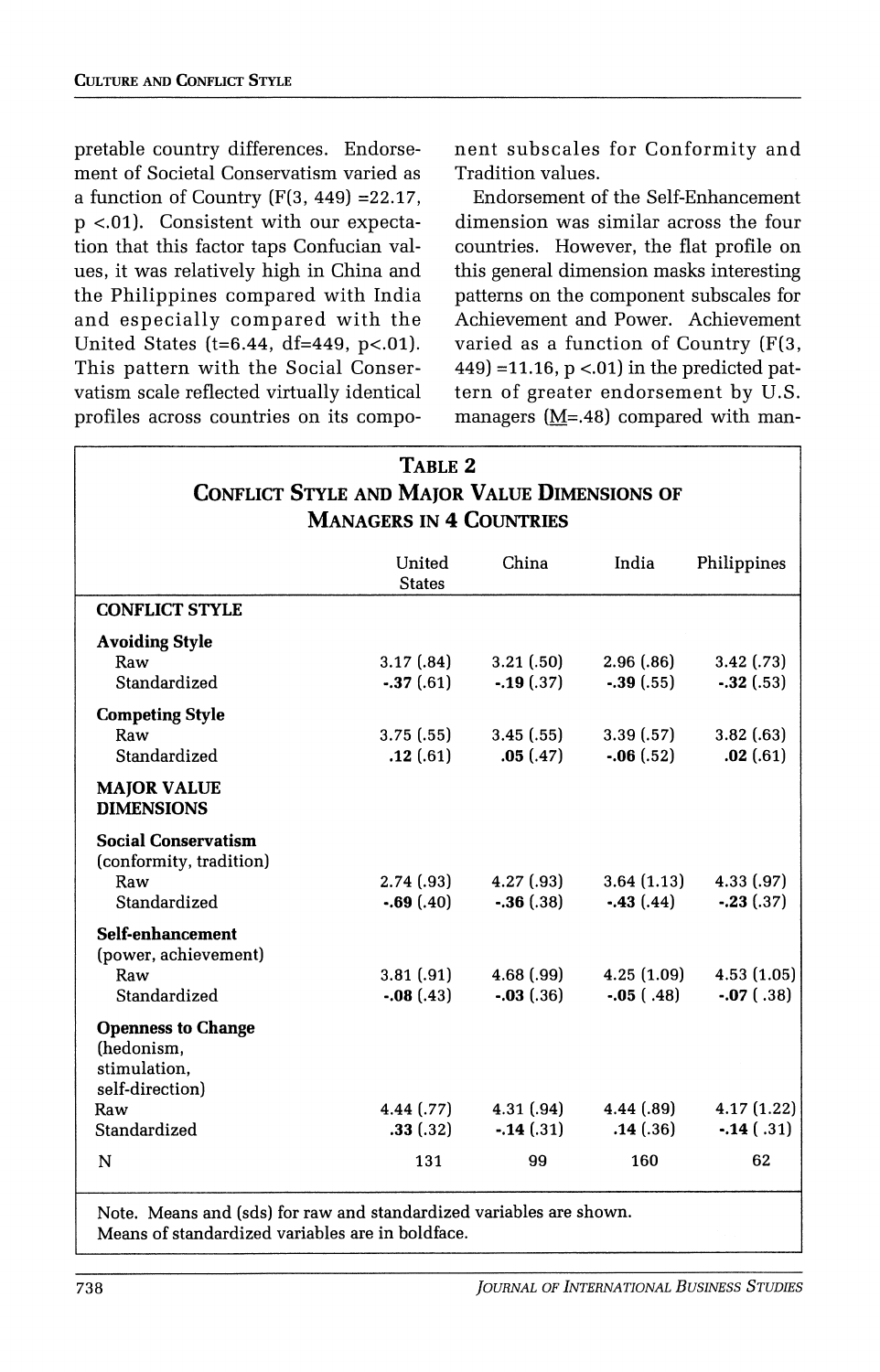**-agers from China (M =.19), India (M =.30) or the Philippines (M =.25; (t=5.46, df=449, p<.01). Yet the other component value, Power, revealed an opposite pattern (F(3, 449) =49.58, p <.01) in**  which U.S. managers were lower  $(M = -1)$  $(63)$  than managers from China (M = **.24), India (M =-.39) or the Philippines (M =-.40). This finding resonates with Hofstede's (1980) finding that U.S. respondents were lower in Power Distance than those in the other three samples. Apparently, U.S. managers believe in trying to get ahead, but they are uncomfortable with the notion that people have privileges once they get ahead. Because the components of this general dimension differ in their profiles across countries, it will be important to examine relations to conflict style both at the level of the general dimension and**  **at the level of its specific component values, Achievement and Power.** 

**Finally, let us turn to the dimension in Schwartz's model closest to Individualism-Collectivism, viz., Openness to Change. As expected, it varied across countries (F(3, 449) =49.58, p <.01) in the pattern of U.S. managers being higher than the other three groups (t=10.79, df=449, p<.01). This pattern summarizes consistent profiles on the component values of Self-Direction, Hedonism, and Stimulation. A further detail that can be noted at the end of our discussion of Table 2 concerns the relative size of country differences. Consistent with our conceptual model that values come between country and conflict style, value-orientations differ more dramatically across country than do conflict styles.** 

| TABLE 3<br>CONFLICT STYLES REGRESSED ON COUNTRY AND MAJOR VALUE DIMENSIONS |                         |                 |                         |                              |           |                      |  |  |
|----------------------------------------------------------------------------|-------------------------|-----------------|-------------------------|------------------------------|-----------|----------------------|--|--|
|                                                                            |                         | <b>Avoiding</b> |                         |                              | Competing |                      |  |  |
| Predictors                                                                 | 1a                      | 2a              | 3a                      | 1b                           | 2b        | 3b                   |  |  |
| China<br>India<br>Philippines                                              | $.14*$<br>$-.02$<br>.04 |                 | .08<br>$-.07$<br>$-.02$ | $-.05$<br>$-15**$<br>$-0.06$ |           | .03<br>$-12*$<br>.02 |  |  |
| <b>Social</b><br><b>Conservatism</b>                                       |                         | $.16***$        | $.19**$                 |                              | $-.03$    | $-.00$               |  |  |
| <b>Self</b><br><b>Enhancement</b>                                          |                         | .01             | .02                     |                              | $.26**$   | $.27**$              |  |  |
| <b>Openness</b><br><b>To Change</b>                                        |                         | $-.02$          | .02                     |                              | $.15***$  | $.20**$              |  |  |
| Adjusted $R^2$                                                             | .01                     | .03             | .03                     | .01                          | .10       | .12                  |  |  |
| d.f.                                                                       | 449                     | 448             | 445                     | 449                          | 448       | 445                  |  |  |
| F                                                                          | $3.14*$                 | $4.82**$        | $3.51**$                | 2.60                         | $18.18**$ | $10.76**$            |  |  |

**Note: Coefficients are standardized beta weights. The country variables are dummy vari ables with the United States as the excluded category. All variables are standardized. \* p < .05; \*\*p < .01**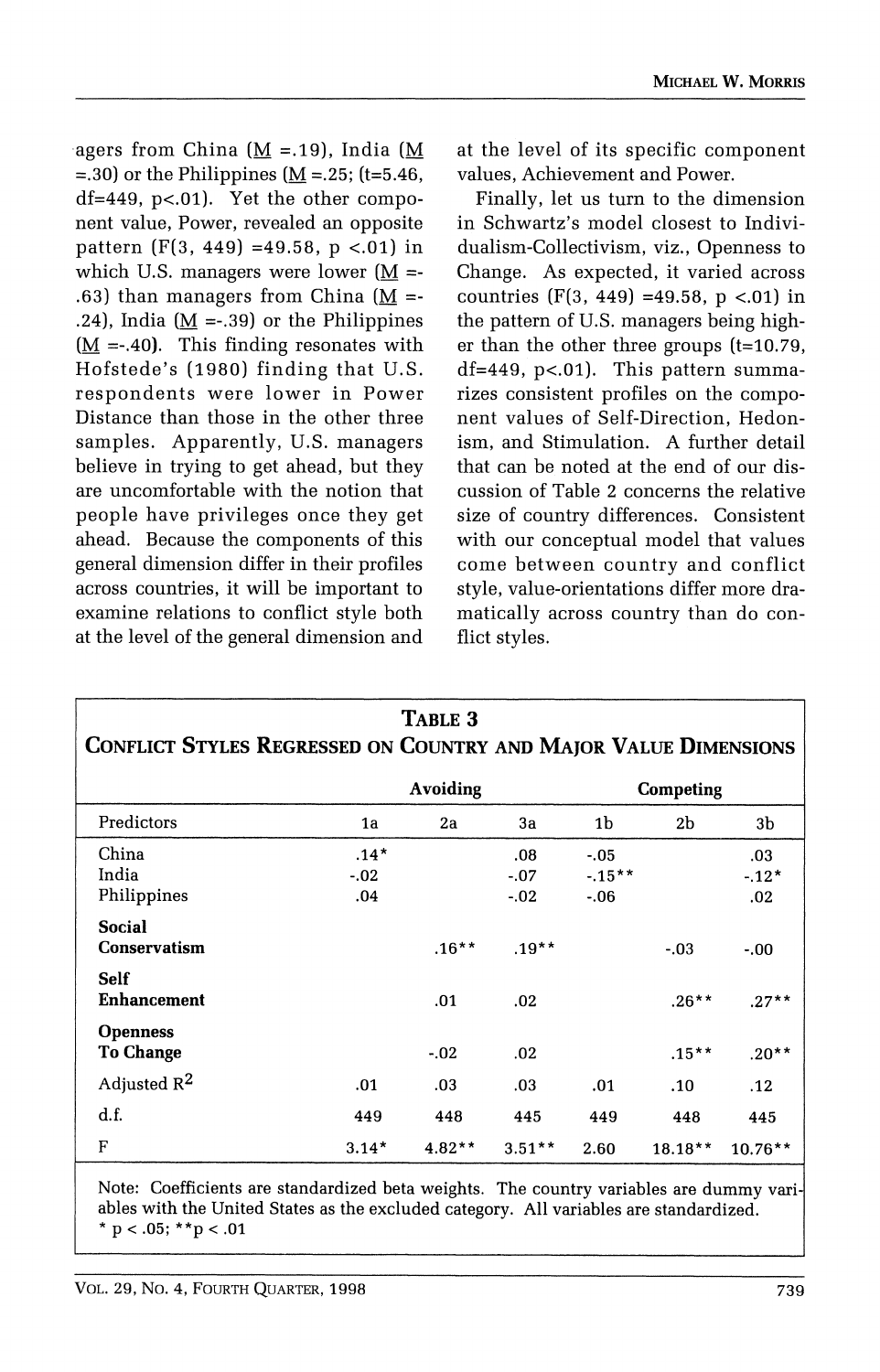#### **Do Values Mediate Conflict Style Differences?**

**To demonstrate that value differences account for the differences in conflict style, several criteria must be met (see Baron & Kenny, 1986). The putative mediating variable should predict the dependent variable. Moreover, when the independent variable and the putative mediating variables are simultaneously entered into an equation predicting the dependent variable, the coefficient on the independent variable should be markedly reduced. Whereas the coefficient on the mediating variable should be less affected. Our analytic strategy will be to first test whether country effects on conflict style are mediated by values in an analysis that includes all the relevant value dimensions. Then we will try to pinpoint the values responsible for effects by examining the role of specific component values of the general value dimensions. Models with gender and age as controls were run first. Gender had no effect, and age had a slight effect only in the model for Competing, which did not alter the pattern of inter-relationships between variables of interest. Hence, these controls are dropped in our featured analyses.** 

**Let us first consider the result of regressing the Avoiding style on Country dummy variables and value measures. As may be seen in Table 3, and specifically in Equation la, there is an effect of the China dummy variable on Avoiding (Chinese managers are higher than U.S. managers). Consistent with H2, the value-orientation of Social Conservatism predicts conflict avoidance (see Equation 2a). By contrast, Self-Enhancement and Openness to Change, which corresponds most closely to Individualism-Collectivism, do not** 

**predict Avoiding. A mediation relationship is seen in that the country effect is reduced when values are simultaneously entered, yet the effect of the value dimension is undiminished (see Equation 3a). In sum, results unequivocally support H3 that the value dimension of Social Conservatism accounts for the greater Chinese tendency to avoid conflict. Seeking a more finegrained understanding of the mediating variable, we conducted parallel analyses using the specific component values of Tradition and Conformity, one at a time, and found that either serves to completely account for the greater Chinese tendency to rely on an avoiding strategy in conflicts.** 

**Now let us consider the Competing style. As shown in Equation lb, consistent with the ANOVA results, there is an effect of the India dummy variable on Competing (indicating that U.S. managers are higher than Indian managers on competing). Moreover, consistent with H5, the value dimension of Self Enhancement predicts a Competing style (see Equation 2b). A sign of a partial mediation relation is that the country effect drops by an order of significance when the value scores are simultaneously entered in the model (compare Equation 3b to Equation ib). The decrease in the beta coefficients is small, but it is best appreciated in opposition to increase in the beta coefficients on the value scores. This increase indicates that their causal relation to the conflict style is not diminished; it is instead clarified by the inclusion of the country dummy variable (compare Equation 3b to Equation 2b).** 

**To look for more fine-grained relationships, we conducted parallel analyses with the components of Self-Enhancment (Power and Achievement)**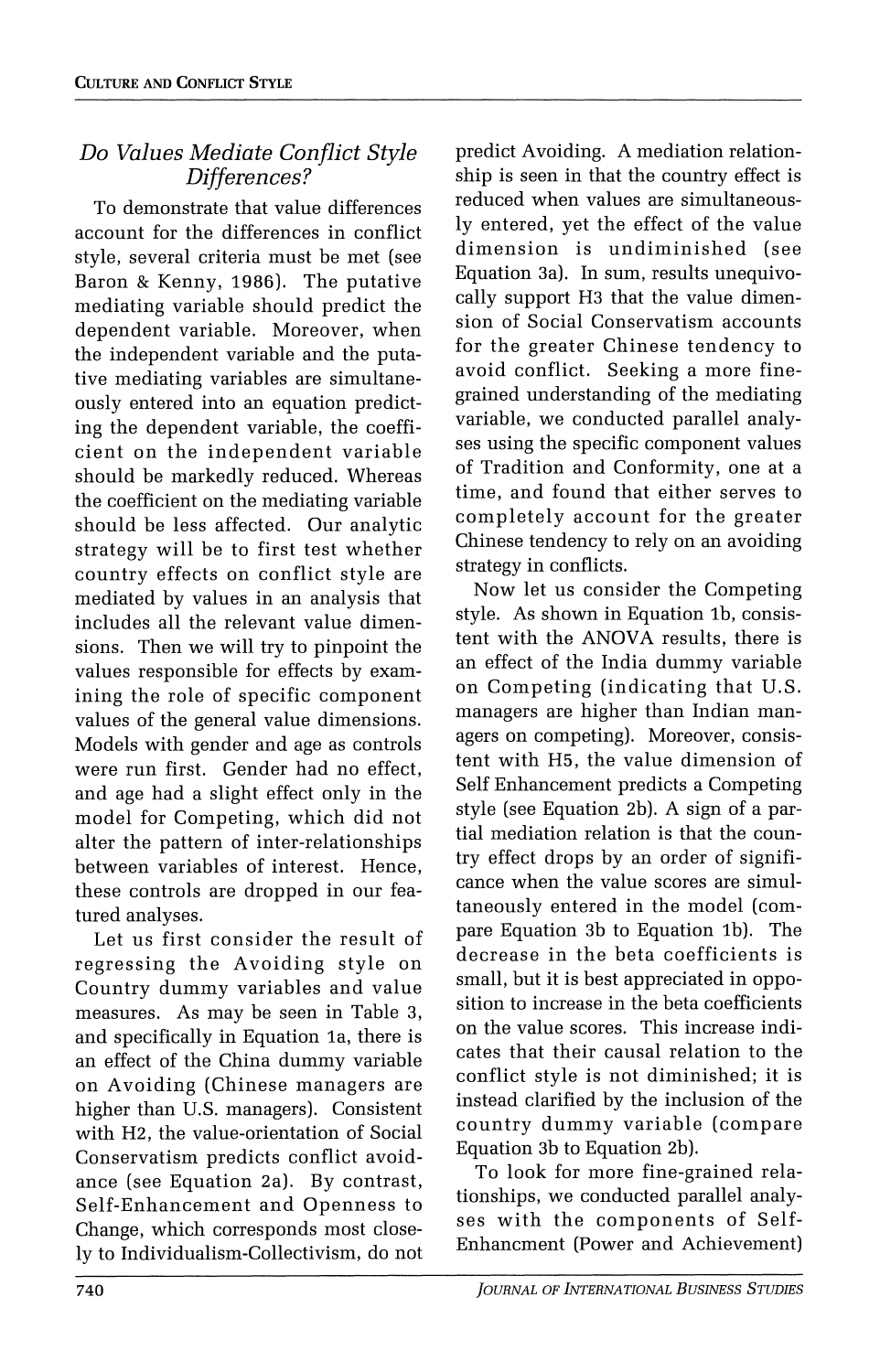**and of Openness to Change (Hedonism, Self-Direction, and Stimulation) examined one at a time as possible mediators of the country difference in Competing. Not surprisingly given the pattern of means, Power does not mediate the country difference at all. Achievement performs better than the overall measure, and hence seems to capture the value that partially mediates the country difference. The component values of Openness to Change do not perform as well as the overall scores in Table 3. Hence, we can conclude that compared with other values, individual achievement is most relevant to country differences in the competing style of conflict management.** 

#### **GENERAL DISCUSSION**

# **Contribution of current findings**

**The current findings make a substantial contribution to the research evidence that conflict management behavior differs as a function of cultural values. Using samples that provide a conservative test of cultural differences, we have identified two patterns of differences between U.S. and Asian managers in conflict management style. Chinese managers tend toward an Avoiding style, U.S. managers, toward a Competing style. More importantly, we have provided an analysis of how these differences in managerial behavior reflect underlying differences in valueorientations. A Societal Conservatism value-orientation, tapping values such as Conformity and Tradition, underlies the tendency of Chinese managers to avoid explicit negotiation of workplace conflicts. An orientation toward Self Enhancement, and specifically Achievement, underlies the tendency of U.S. managers to take a competing**  **approach in workplace conflicts.** 

**Another general pattern that can be seen by comparing standardized scores in Table 2 is that the country differences on value dimensions are sharper than the country differences in conflict style. This makes sense given that individuals are more or less free to value what they want, but the role requirements of a manager require use of all of the different conflict management strategies. It is consistent with our argument that values are proximally related to country, and that the influence of country on conflict styles arises through the values into which managers are socialized.** 

**Our use of managers in elite MBA programs raises another important question in the literature on cultural differences in international business, which is whether the most cosmopolitan groups in every country have converged to a common global business culture (Barnet & Cavanaugh, 1994). Our Asian participants are arguably among the most Westernized members of their societies, and yet they still differed quite markedly in their values from the U.S. participants. Hence, our data are consistent with the view that even the most cosmopolitan sectors of these societies have not completely converged in their values and managerial behaviors.** 

**Evidence about cultural differences in style and underlying values, can be of help to managers in joint ventures who must interact as colleagues and resolve conflicts with managers from other cultures. Although a U.S. manager in China may find it difficult that colleagues withhold their critical feedback, knowing that he or she should not expect direct expression of conflict will prevent the error of taking the lack of expressed disagreement as an indication**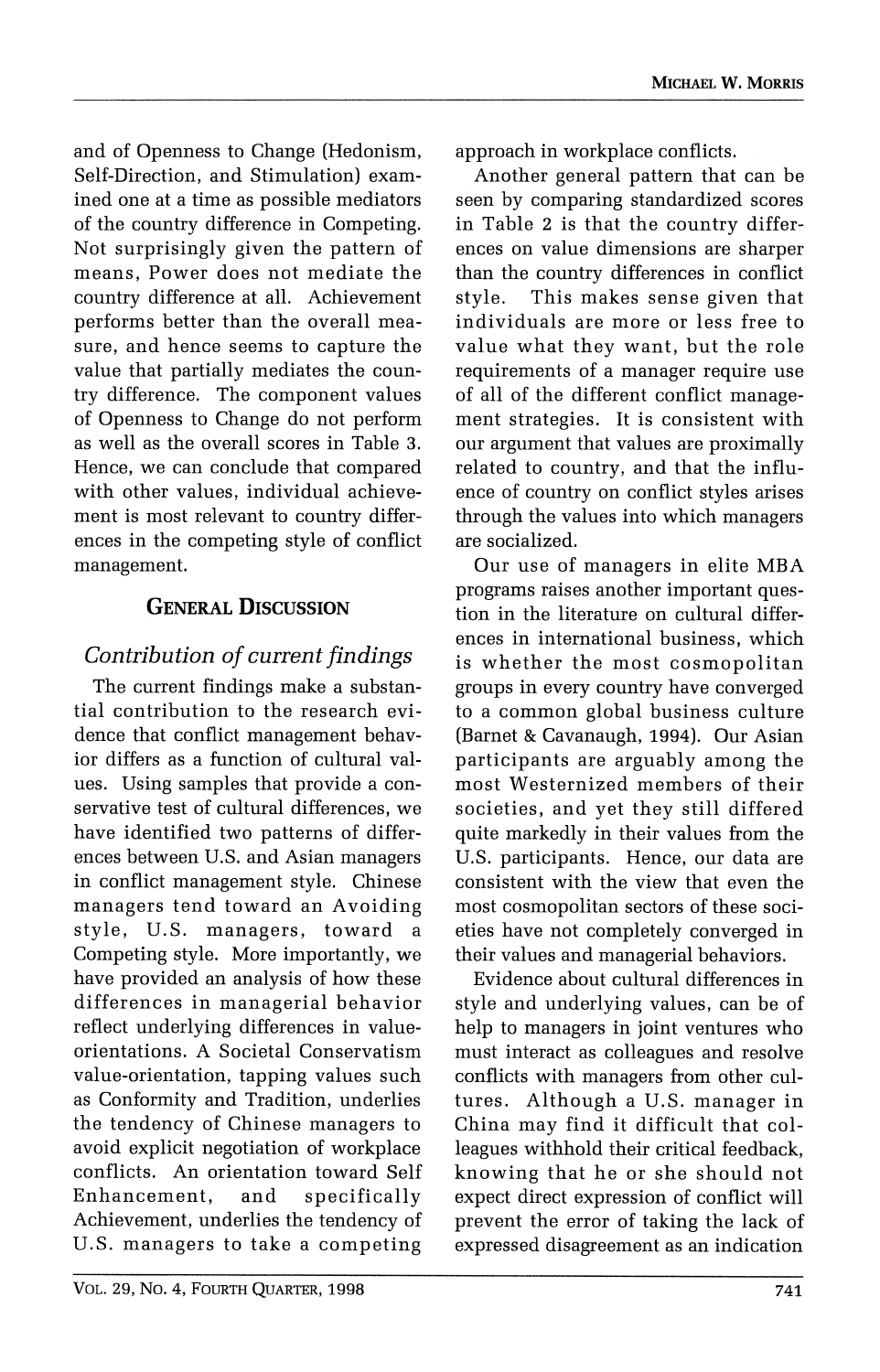**of support. Correctly interpreting the source of this behavior in the Confucian values of the accommodating oneself to the social structure will guide against erroneous attributions to personal characteristics or intentions that can have harmful and self-fulfilling effects (Morris, Leung & Sethi 1996; Morris, Larrick & Su 1999). Likewise, for Asian managers, an understanding that a U.S. manager's competitive style is not based on a lack of respect for the others in the room, but merely in a value on achievement, may help this behavior to be accepted without offence.** 

#### **Issues for future research**

**The current findings lay the groundwork for future analyses that include more variables. One issue of interest is the role of personality in determining conflict style. Sternberg and colleagues (Sternberg & Dobson, 1987) have found mixed evidence that North American college students' conflict styles are predicted by personality variables. It is interesting to consider whether personality plays an equal role in other countries, given that some studies have found that social behavior is driven more by personality in the individualistic context of the U.K. than in the collectivist context of Japan (Argyle, Shimoda & Little, 1978).** 

**Another important variable to manipulate in future studies is the status of the other person in the conflict. For example, the difference in conflict avoidance may interact with status, such that managers who show the most deference to a superordinate will also demand the most deference from a subordinate. In predicting general styles of conflict management in recurrent roles, the current strategy of adducing these behavioral style differences to fairly general differences in val-**

**ues is likely to be a useful strategy. Yet to the extent that we want to predict cultural differences in responses to particular situations, then, it is likely that theories will have to shift from reliance on general value constructs to more specific belief constructs (for a review, see Morris & Leung, 1999).** 

#### **REFERENCES**

- **Adler, Nancy J. 1986. International dimensions of organizational behavior. Boston, MA: Kent Publishing Company.**
- **& John L. Graham. 1989. Crosscultural interaction: The international comparison fallacy? Journal of International Business Studies, 20(3): 515-37.**
- **Argyle, Michael, Kazuo Shmoda & Brian Little. 1978. Variance due to persons and situations in England and Japan. British Journal of Social and Clinical Psychology, 17: 335-37.**
- **Baird, Inga S., Marjorie A. Lyles, Shaobo Ji & Robert Wharton. 1990. Joint venture success: A Sino-U.S. Perspective. International Studies of Management & Organization, 20(1): 125-34.**
- **Barnet, Richard J. & John Cavanaugh. 1994. Global dreams: Imperial corporations and the new world order. New York, NY: Simon and Schuster.**
- **Baron, Reuben & David A. Kenny. 1986. The moderator-mediator variable distinction in social psychological research: Conceptual, strategic, and statistical consideration. Journal of Personality and Social Psychology, 51(6): 1173-82.**
- **Blake, Robert R., Herbert Shepard & Jane S. Mouton. 1964. Managing intergroup conflict in industry. Houston, TX: Gulf Publishing.**
- **Bond, Michael H. 1979. Winning either**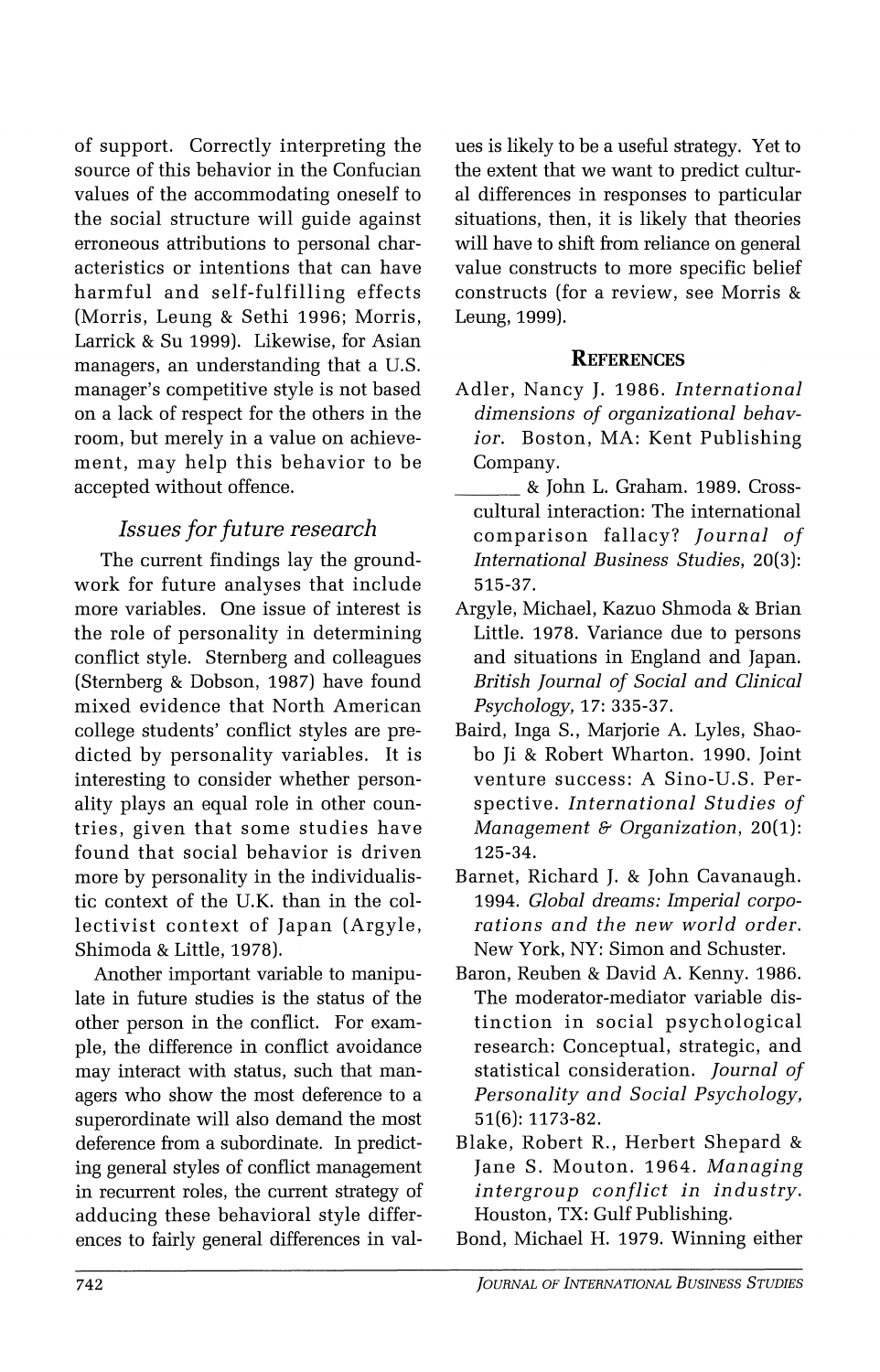**way: The effect of anticipating a competitive interaction on person perception. Personality and Social Psychology Bulletin, 5(3): 316-19.** 

- **& Kwang-kuo Hwang. 1986. The social psychology of Chinese people. In M. H. Bond, editor, The psychology of the Chinese people. New York, NY: Oxford University Press.**
- **\_ & Sung-Hsing Wang. 1983. Aggressive behavior in Chinese society: The problem of maintaining order and harmony. In A. P. Goldstein & M. Segall, editors, Global perspectives on aggression. New York, NY: Pergamon.**
- **Brown, Charles T., Paul Yelsma & Paul W. Keller. 1981. Communication-conflict predisposition: Development of a theory and an instrument. Human Relations, 34(12): 1103-17.**
- **Chinese Culture Connection. 1987. Chinese values and the search for culture-free dimensions of culture. Journal of Cross-cultural Psychology, 18(2): 143-64.**
- **Chiu, Randy K. & Frederick A. Kosinski, Jr. 1994. Is Chinese conflict-handling behavior influenced by Chinese values? Social Behavior & Personality, 22(1): 81-90.**
- **Cox, Taylor, Sharon Lobel & Poppy McLeod. 1991. Effects of ethnic group cultural differences on cooperative and competitive behavior on a group task. Academy of Management Journal, 34(4): 827-47.** 
	- **Davis, Herbert J. & Anvaar S. Rasool. 1988. Values research and managerial behavior: Implications for devising cultural consistent managerial styles. Management International Review, 28(3): 11-20.**
	- **Deutsch, Morton. 1973. The resolution of conflict. New Haven, CT: Yale University Press.**
- **Goldenberg, Susan. 1988. Hands across the ocean: Managing joint ventures with a spotlight on China and Japan. Boston, MA: Harvard University Press.**
- **Gopalan, Suresh & Joan B. Rivera. 1997. Gaining a perspective on Indian value orientations: Implications for expatriate managers. International Journal of Organizational Analysis, 5(2): 156- 179.**
- **Gouchenour, Theodore. 1990. Considering Filipinos. Yarmouth: International Press.**
- **Graham, John. 1985. The influence of culture on business negotiations. Journal of International Business Studies, 16(1): 81-96.** 
	- **& Yoshihiro Sano. 1984. Smart bargaining: Doing business with the Japanese. Cambridge: Ballinger Publishing Co.**
- **Hofstede, Geert H. 1980. Culture's consequences: International differences in work-related values. Beverly Hills: Sage Publications.** 
	- **1991. Cultures and organizations: Software of the mind. London, UK: McGraw-Hill.**
- **Hui, C. Harry & Harry C. Triandis. 1985. Measurement in cross-cultural psychology: A review and comparison of strategies. Journal of Cross-Cultural Psychology, 16(2): 131-52.**
- **Jehn, Karen & Elizabeth Weldon. 1997. Managerial attitudes toward conflict: Cross-cultural differences in resolution styles. Journal of International Management, 34: 102-24.**
- **Kilmann, Ralon H. & Kenneth W. Thomas. 1977. Developing a forcedchoice measure of conflict-handling behavior: The "MODE" instrument. Education and Psychological Measurement, 37(2): 309-25.**

**Kirkbride, Paul S., Sarah Tang & Robert**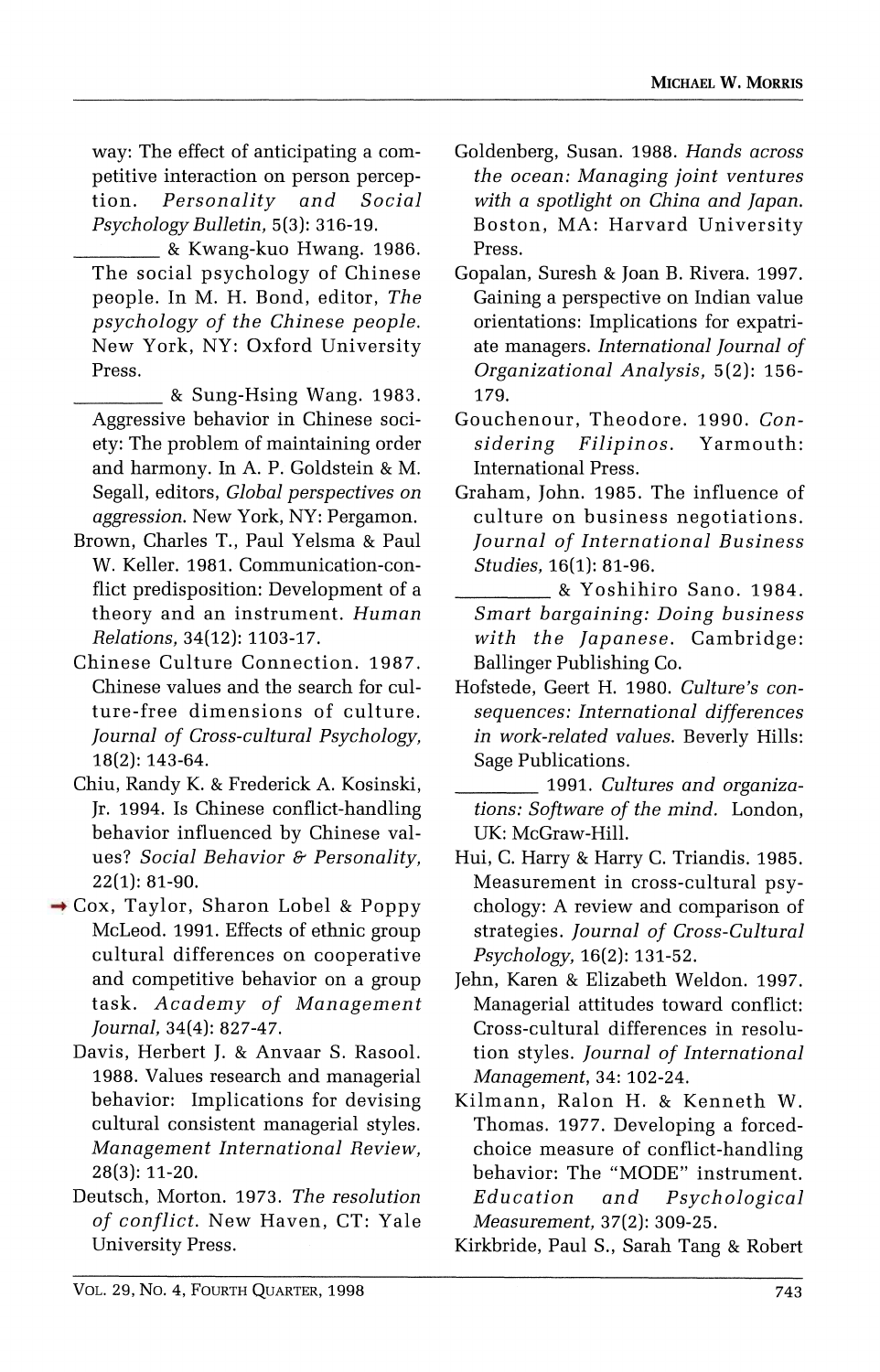**I. Westwood. 1991. Chinese conflict preferences and negotiation behavior: Cultural and psychological influences. Organization Studies, 12(3): 365-86.** 

- **Kluckhorn, Florence & Fred Strodbeck. 1961. Variations in value orientations. Evanston, IL: Peterson Row.**
- **Leung, Kwok. 1988. Some determinants of conflict avoidance. Journal of Cross-Cultural Psychology, 19(1): 125- 36.**

**. 1997. Negotiation and reward allocations across cultures. In P. Earley & M. Erez, editors, New perspectives on international industrial/organizational psychology. San Francisco, CA: Jossey-Bass.** 

**, Yuk-fai Au, Jose M. Fernandez-Dols & Saburo Iwawaki. 1992. Preference for methods of conflict processing in two collectivist cultures. International Journal of Psychology, 27(2): 195-209.** 

**& Michael Bond. 1989. On the empirical identification of dimensions for cross-cultural comparisons. Journal of Cross-Cultural Psychology, 20(2): 133-51.** 

**& Allan E. Lind. 1986. Procedural justice and culture: Effects of culture, gender, and investigator status on procedural preferences. Journal of Personality and Social Psychology, 50(6): 1134-40.** 

- **Li, Mei-chih, See-fat Cheung & Shwuming Kau. 1979. Competitive and cooperative behavior of Chinese children in Taiwan and Hong Kong. Acta Psychologica Taiwanica, 21(1): 27-33.**
- **Maddox, Robert C. 1993. Cross cultural problems in international business: The role of the cultural integration function. Westport, CT: Quorum Books.**

**McClelland, David C. 1961. The achiev-**

**ing society. New York, NY: Free Press, London: Collier-Macmillan Limited.** 

- **Miller, Robert, Jack Glen, Fred Jaspersen, & Yannis Karmokolias. 1997. International joint venture in developing countries. Finance & Development, 34(1): 26-9.**
- **Moran, Robert T. & William G. Stripp. 1991. Dynamics of successful international business negotiations. Houston, TX: Gulf Publishing.**
- **Morris, Charles W. 1956. Varieties of human value. Chicago, IL: University of Chicago Press.**
- **Morris, Michael W., Richard Larrick & Steven Su. 1999. Misperceiving negotiation counterparts: Ascribing personality traits for situationally determined bargaining behaviors. Journal of Personality and Social Psychology (forthcoming).** 
	- **, Kwok Leung & Sheena Sethi. 1996. Person perception in the heat of conflict: Attributions about the opponent and conflict resolution in two cultures. Stanford University Research Paper No. 1360, Stanford.**
	- **& Kwok Leung. 1999. Justice for all? Understanding cultural influences on judgments of outcome and process fairness. Applied Psychology: An International Review (forthcoming).**
	- **J. Podolny & S. Ariel. 1999. Missing relations: Incorporating relational constructs into models of culture. New Approaches to International Differences in Organizational Behavior (forthcoming).**
- **Ohbuchi, Ken-Ichi & Yumi Takahashi. 1994. Cultural styles of conflict management in Japanese and Americans: Passivity, covertness, and effectiveness of strategies. Journal of Applied Social Psychology, 24(15): 1345-66.**

**Parkhe, Arvind. 1996. Messy research,**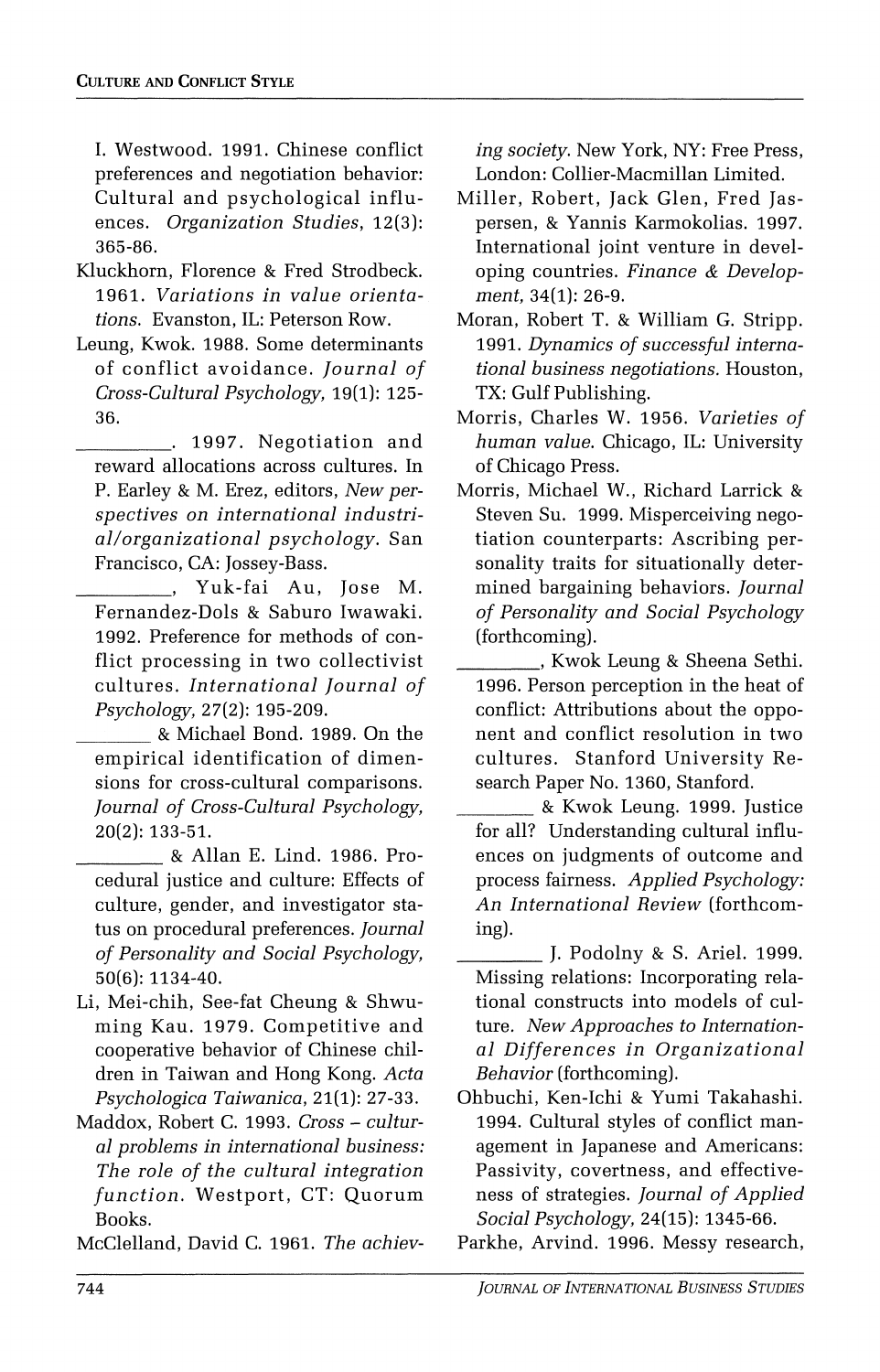**methodological predispositions, and theory development in international joint ventures. Academy of Management Review, 18(2): 227-68.** 

- **Parsons, Talcott. 1951. The social system. New York, NY: Free Press.**
- **Pruitt, Dean G. & Jeffrey Z. Rubin. 1986. Social conflict: Escalation, stalemate, and settlement. New York, NY: Random House.**
- **Pye, Lucian. 1982. Chinese commercial negotiating style. Cambridge: Oelgeschlager, Gunn & Hain.**
- **Rahim, M. Afzalur. 1983. A measure of styles of handling interpersonal conflict. Academy of Management Journal, 26(2): 368-76.**
- **Ralston, David A., David H. Holt, Robert H. Terpstra & Yu Kai-Cheng. 1997. The impact of national cultural and economic ideology on managerial work values: A study of the United States, Russia, Japan and China. Journal of International Business Studies, 28(1): 177-207.** 
	- **Rokeach, Milton. 1973. The nature of human values. New York, NY: Free Press.**
	- **Roongrerngsuke, Siriyupa & Daryl Chansuthus. In press. Conflict Management in Thailand. In K. Leung & D. W. Tjosvold, editors, Conflict management in the Asia Pacific. Singapore: Wiley.**
	- **Schnepp, Otto, Mary Anne Von Glinow & Arvind Bhambri. 1990. United States - China technology transfer. Englewood Cliffs, NJ: Prentice Hall.**
	- **Schuster, Camille P. & Michael Copeland. 1996. Global business, planning for sales and negotiations. Fort Worth, TX: Dryden.**
	- **Schwartz, Shalom H. 1992. Universals in the content and structure of values: Theoretical advances and empirical tests in 20 countries. In M. P. Zanna,**

**editor, Advances in experimental social psychology. New York, NY: Academic Press.** 

- **1994. Beyond individualism/ collectivism: New cultural dimensions of values. In U. Kim, H. C. Triandis, C. Kacitcibasi, S. C. Choi & G. Yoon, editors, Individualism and collectivism: Theory, methods, and applications. Thousand Oaks, CA: Sage.**
- **Shenkar, Oded & Simcha Ronen. 1987. The cultural context of negotiations: The implications of Chinese interpersonal norms. Journal of Applied Behavioral Science, 23 (2): 263-75.**
- **Singh, Paras N., Sophia C. Huang & George G. Thompson. 1962. A comparative study of selected attitudes, values, and personality characteristics of American, Chinese, and Indian students. The Journal of Social Psychology, 57(1): 123-32.**
- **Sternberg, Robert J. & Diane M. Dobson. 1987. Resolving interpersonal conflicts: An analysis of stylistic consistency. Journal of Personality and Social Psychology, 52(4): 794-812.**
- **Su, Steve K., Chi-yue Chiu, Ying-yi Hong, Kwok Leung, Kaiping Peng & Michael W. Morris. Self organization and social organization: American and Chinese constructions. In T. R. Tyler, R. M. Kramer and 0. P. John, editors, Psychology of the Social Self. In press.**
- **Tang, Sara & Paul Kirkbride. 1986. Development of conflict management skills in Hong Kong: An analysis of some cross-cultural implications. Management Education and Development, 17(3): 287-301.**
- **Thomas, Kenneth W. & Ralph H. Kilmann. 1974. The Thomas-Kilmann mode instrument. New York, NY: Xicom.**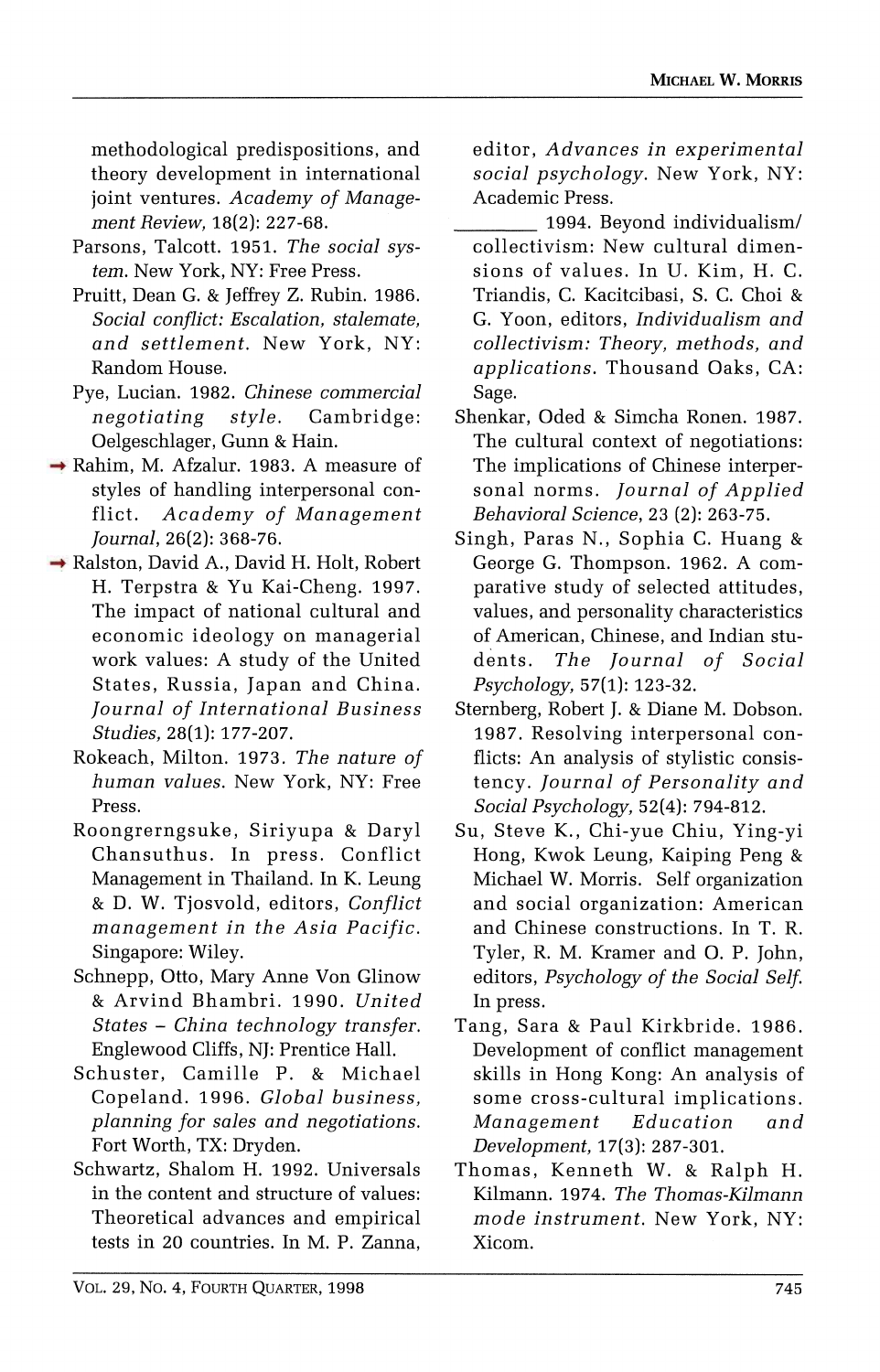- **Ting-Toomey, Stella. 1985. Toward a theory of conflict and culture. In W. B. Gudykunst, I. P. Stewart and S. Ting-Toomey, editors, International and intercultural communication annual: Vol 9. Communication, culture and organizational processes. Newbury Park, CA: Sage Publications.** 
	- **Ge Gao, Paula Trubisky, Zhizhong Yang, H. S. Kim, Sungl-ling Lin & T. Nishida. 1991. Culture, face maintenance, and styles of handling interpersonal conflict: A study in five cultures. The International Journal of Conflict Management, 2(4): 275-96.**
- **Triandis, Harry C. 1995. Individualism and collectivism. Boulder, CO: Westview Press.** 
	- **\_\_\_\_\_\_ Robert Bontempo, Hector Betancourt, Michael Bond, Kwok Leung, Abelando Brenes, James Georgas, C. Harry Hui, Gerardo Marin, Bernadette Setiadi, Jai B. P. Sinha, Jyoti Verma, John Spangenberg, Hubert Touzard & Germaine de Montmollin. 1986. The measurement of the etic aspects of individualism and collectivism across cultures. Australian Journal of Psychology, 38(3): 257-67.**
- **Tripathi, Salil. 1996. Who needs Stanford? Asia's business schools can't match the West's best MBA programs, but the product is improving and some prefer the Asianized curriculum. Asia, Inc. September: 26-33.**
- **Trubisky, Paula, Stella Ting-Toomey & Sung-ling Lin. 1991. The influence of Individualism-Collectivism and selfmonitoring on conflict styles. International Journal of Intercultural Relations, 15(1): 65-84.**
- **Womack, Deanna F. 1988. Assessing the Thomas-Kilmann conflict mode survey. Management Communication Quarterly, 1(3): 321-49.**